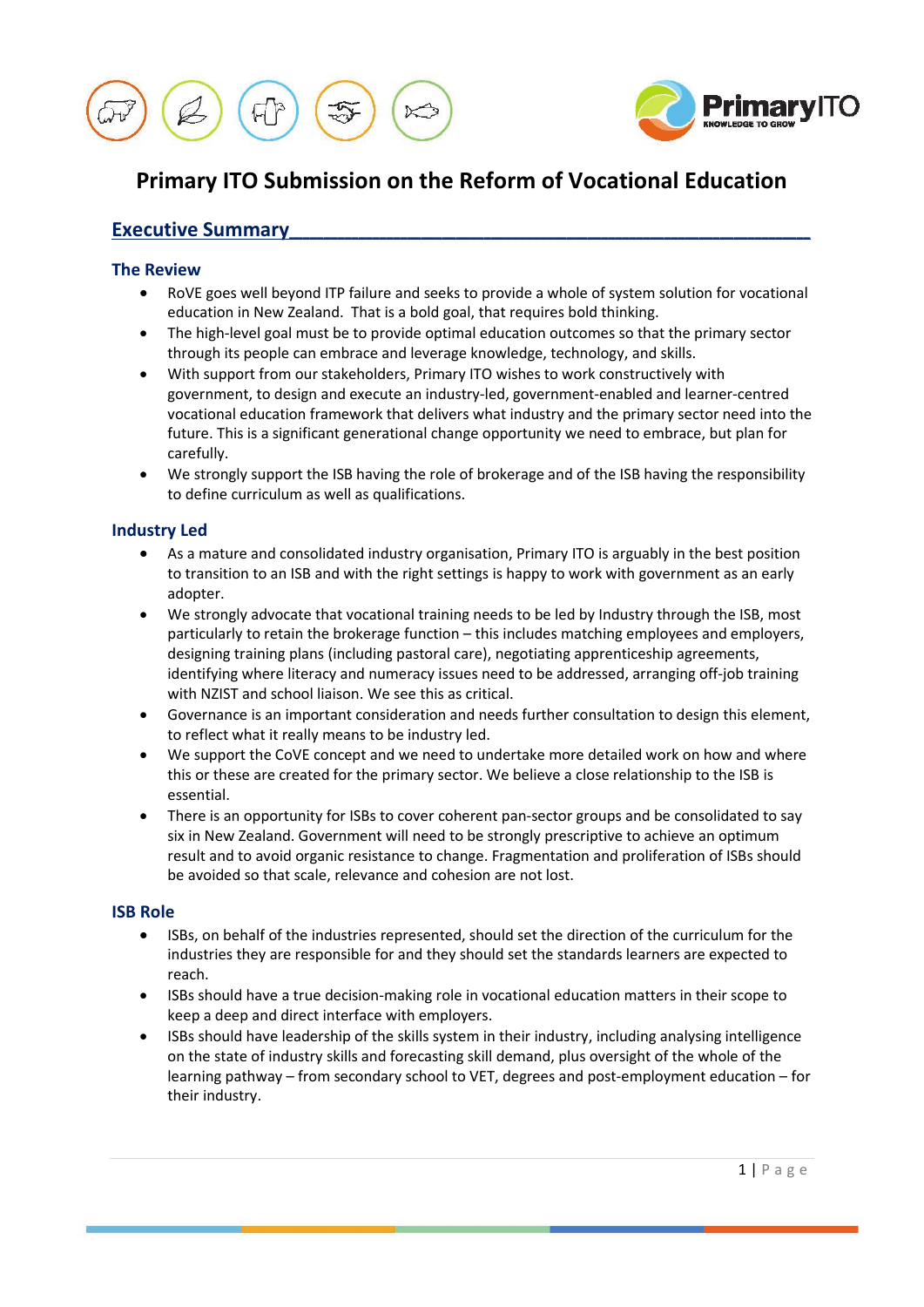



- ISBs should be responsible for the role of employer-facing brokering of learning.
- We do not support the broadening NZIST as far as suggested into the brokerage function of ITOs. We see unacceptable risks and consequences should that be adopted. This includes disconnection and transition risk. The primary sector in particular has not been well served by ITPs.

## **Primary Sector**

- The current VET system has not served the Primary sector well. There are a number of problems with the current VET system that we and our industry stakeholders have experienced that have not been identified within the RoVE consultation documents. Our Primary sector stakeholders have much more ambitious objectives of creating a life-long learning eco-system.
- The primary sector is the largest contributor to the New Zealand economy but has the potential to contribute much more value-added growth if government and industry can collaborate effectively to upskill the primary sector's 350,000-strong workforce.
- Change needs to recognise the unique characteristics of the Primary sector.
	- o Lack of recognition in the funding system of the very high costs of primary sectorfocused VET – costs that derive from the dispersed rural-based workforce, the inherently expensive nature of training in these fields and the inability to get economies of scale.
	- o Difficulties of access to training for the many owner/operators in the primary sector.
	- o Devaluing in the current policy of informal and non-formal learning and short courses.
	- Inadequate provision of literacy, numeracy, ESOL and pastoral support in the VET system.

## **Recognition**

The unified VET funding system must value and recognise:

- the complementarity of the provider-based and work-based training pathways.
- the range of training, including micro-credentials, short courses, just-in-time learning and other non-formal learning
- the role that upskilling and reskilling of existing workers plays in maintaining and enhancing the skills of the primary sector workforce
- the importance of the brokering role as integral to the work of the ISB and the cost of doing that role well.

## **The views of our industry**

- Primary ITO has received support for our views from around 200 industry players and had formal engagement with 100 firms, industry bodies and local bodies. It is important that their voices are heard. Many have made their own submissions.
- This section summarises their views conveyed to the ITO directly, and through an independent survey of opinion.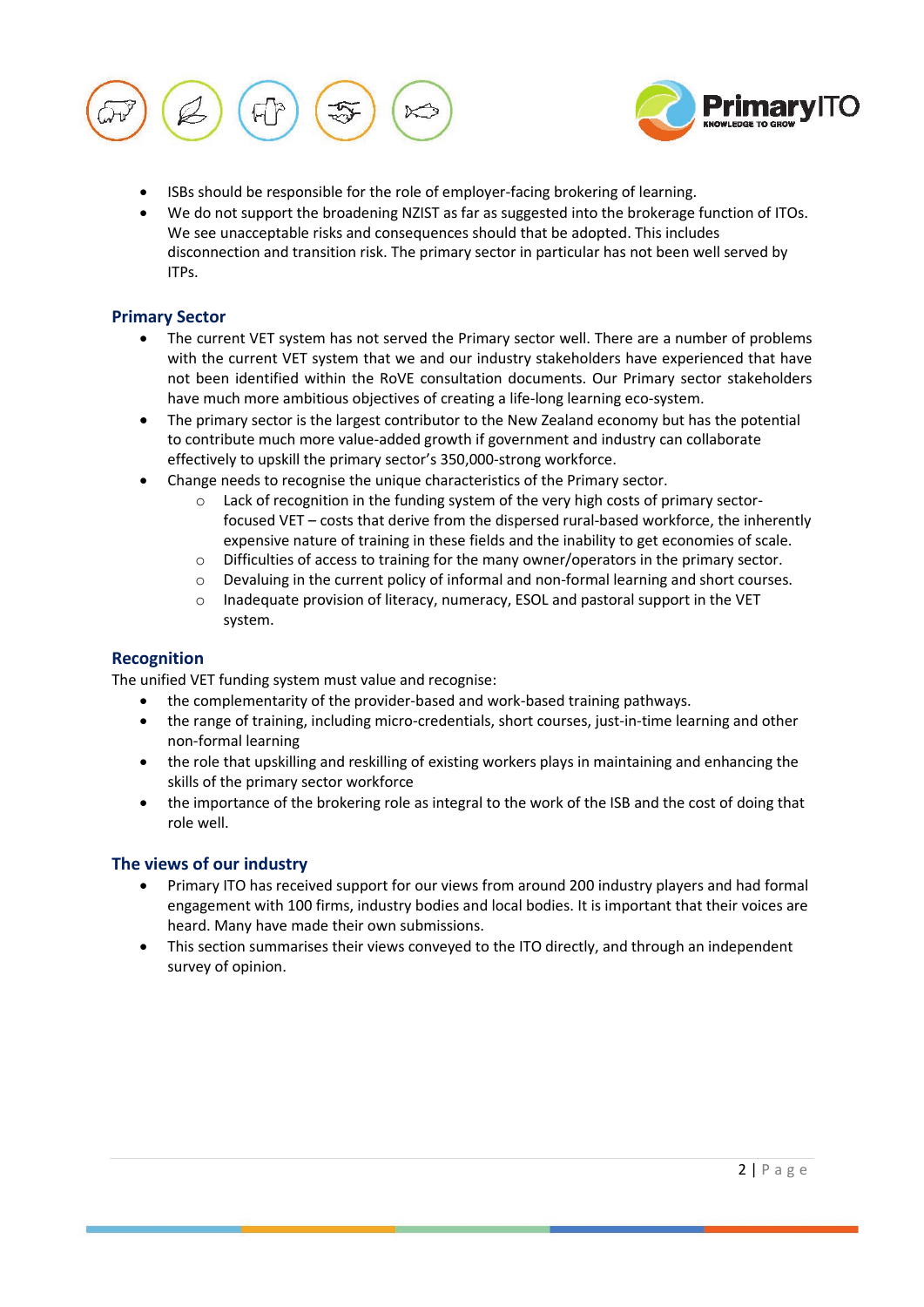

# Recomendations

## **Recommendation 1**

Any new policy and funding settings must address the specific high-costs of primary sector training, the rapid pace of change, and the urgent need for more training in the sector. This is because:

- there are significant environmental, technological and commercial challenges facing the primary industries.
- these challenges mean that there is an urgent need for increased take-up of vocational training in the primary industries.
- there are very high costs of primary sector tertiary education, compared with VET focused on most other industries.
- these high costs of rural on-job vocational education have reduced take-up of training.
- owner-operators in the primary industries are unable to access training. This is currently funded for employees but currently excludes owner farmers and growers.
- the combination of high costs of primary sector VET and low funding levels have led to an erosion of the capacity and capability of provider-based VET on the primary sector.

## **Recommendation 2**

A new Industry Skills Body should cover the whole of the primary sector, including forestry and the whole of the supply chain, including food and beverage processing and other related areas, and not be limited to on-farm production.

## **Recommendation 3**

Industry Skills Bodies should have leadership of the skills system in their industry. Including gathering and analysing intelligence on the state of the industry and its skills and forecasting skill demand. They should:

- determine the direction of the curriculum and the learning outcomes to be achieved.
- have a decision-making role in vocational education matters in their scope (for instance, qualification approval and operational policy), rather than an advisory role.
- maintain an understanding of the current state of skill in the industries where it is responsible, and of the likely skill needs in the medium term.
- have oversight of the whole of the training system for that set of industries.

When there is a difference of view between the ISB and NZQA or TEC officials, there should be a mechanism acceptable to industry to resolve those differences.

### **Recommendation 4**

There should be clearly defined roles and a co-operative relationship for ISBs and COVEs, with ISBs setting the direction of the curriculum and CoVEs setting the details of the curriculum.

This should support the needs for the professional development of the vocational education workforce.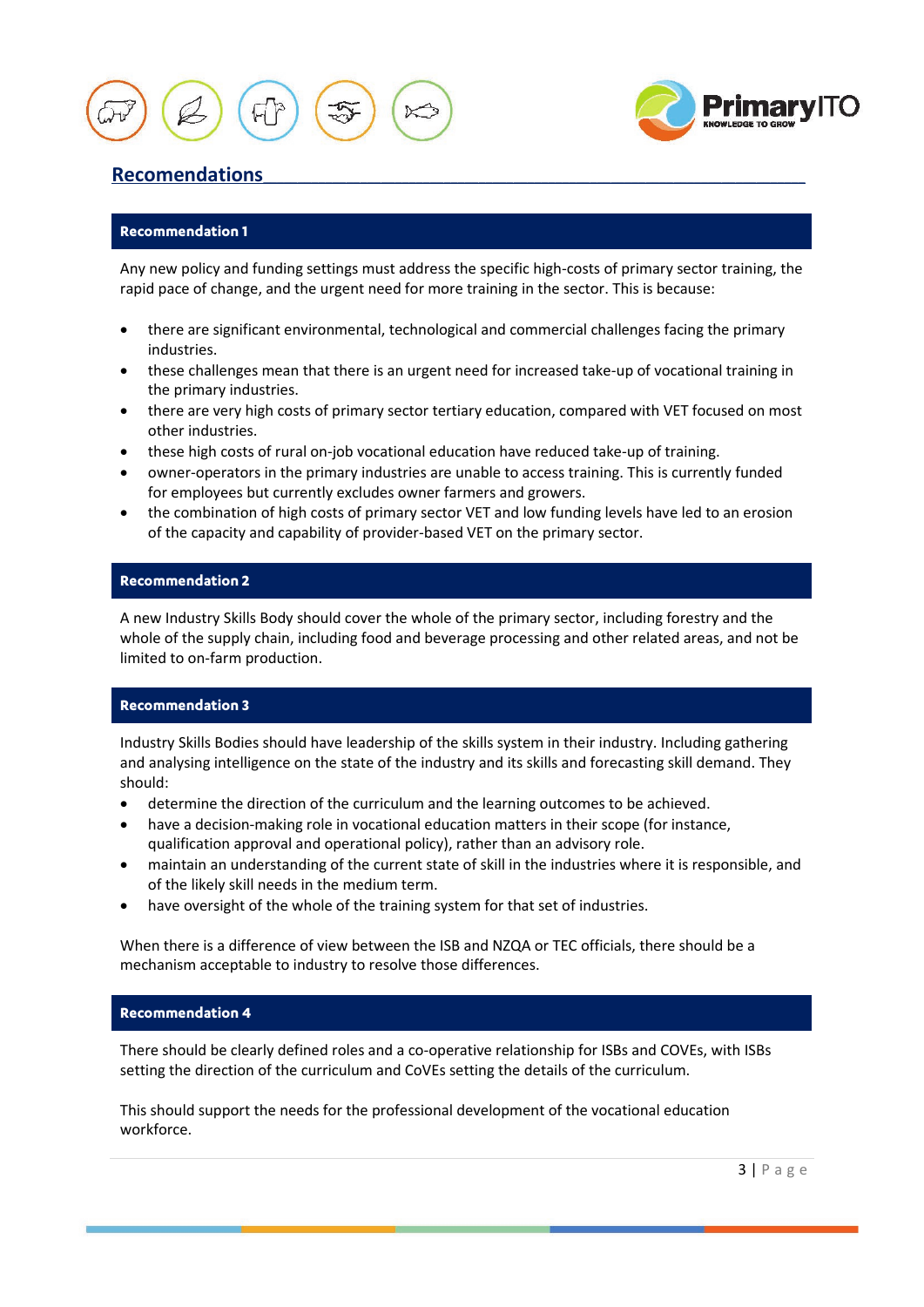



#### **Recommendation 5**

ISBs and CoVEs in an industry must be well-aligned with appropriate interconnectedness and complementarity, possibly through cross-membership of the governing boards.

Consideration should be given to whether an ISB could own or govern a CoVE.

#### **Recommendation 6**

ISBs should have the role of brokering training. This role will be critically important with the development of more flexible and joined-up learning pathways.

Of the parties involved in vocational education, only ISBs will have the independence necessary to provide enterprises with training plans free of preference to the type of training or the training provider.

#### **Recommendation 7**

ISBs should have a defined role in addressing labour market issues that relate to skills in their industry (rather than a narrow focus on vocational tertiary education).

#### **Recommendation 8**

ISBs' responsibilities should include oversight of the whole of the learning pathway in their industry, including school-level and university and other degree-level programmes that relate to that industry.

#### **Recommendation 9**

ISBs should have the mandate to participate in the careers advice system, including engaging with schools.

#### **Recommendation 10**

In creating ISBs and Regional Leadership Groups, government should provide guidance on the form and level of engagement between ISBs and Regional Leadership Groups and ensure the roles of each are clearly defined. This is necessary to avoid overlap and confusion between Regional Leadership Groups and the skills and employment hubs proposed as part of immigration changes.

Consideration should be given to combining Regional Leadership Groups and the skills and employment hubs proposed as part of immigration changes, to streamline support for regional training, skills and labour market planning.

#### **Recommendation 11**

As different industries have diverse structures, industry should be allowed to tailor its ISB recognition processes to its own needs.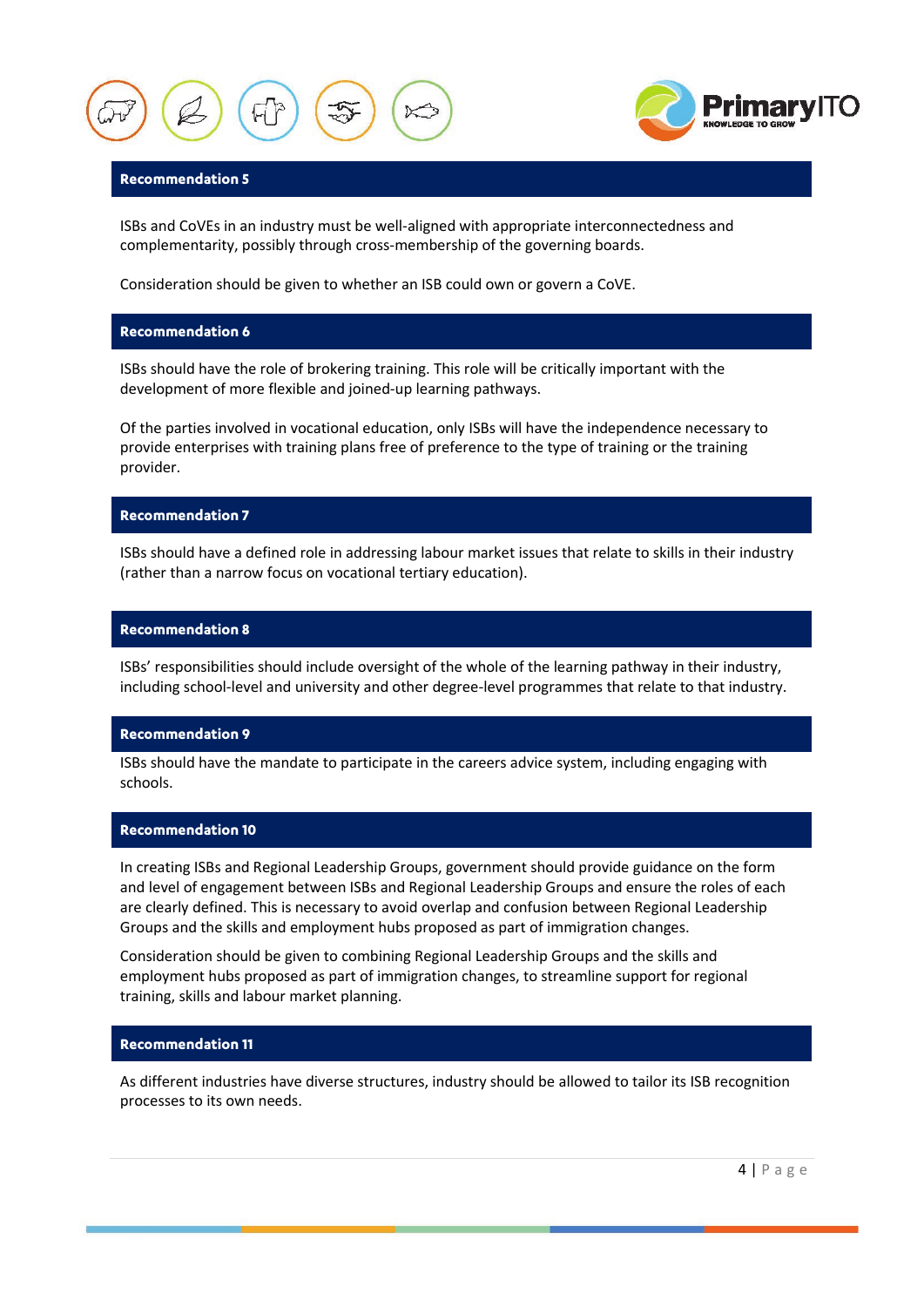



#### **Recommendation 12**

In addition to industry leaders, ISBs' governing bodies should include workers, trainees and Māori representation.

#### **Recommendation 13**

A single integrated funding model is needed to address fragmentation in vocational education and competition between Institutes of Technology and Polytechnics and ITOs.

This funding model should recognise:

- the complementarity of the provider-based and work-based training pathways.
- the range of training pathways, including short courses, just-in-time learning and other non-formal learning.
- the important role that upskilling and reskilling of existing workers, volunteers and business owners plays in maintaining and enhancing the skills of the primary sector workforce
- the importance of the brokering role in primary sector vocational training and the costs of doing that role well.
- the vocational training needs of those who are displaced as a result of changes in the demand for skills.
- the high costs (relative to most other fields of study) of training for the primary industries.

Consideration should also go to funding on a multi-year basis.

#### **Recommendation 14**

Address the issue that rural areas are poorly served by broadband infrastructure, relative to urban areas. This means that primary sector trainees who are learning on the job have poor access to elearning, and that this increases the costs and hinders the effectiveness of primary sector vocational training.

#### **Recommendation 15**

Ensure that the planned employer contribution to the ISBs is not solely borne by those employers who host vocational trainees and who use the vocational training system for their employees. This recognises that the work of ISBs will benefit all employers.

A solely user-pays model would not reflect the benefits of a more skilled workforce to all future employers or that, in the case of pre-employment vocational trainees, there is no employer.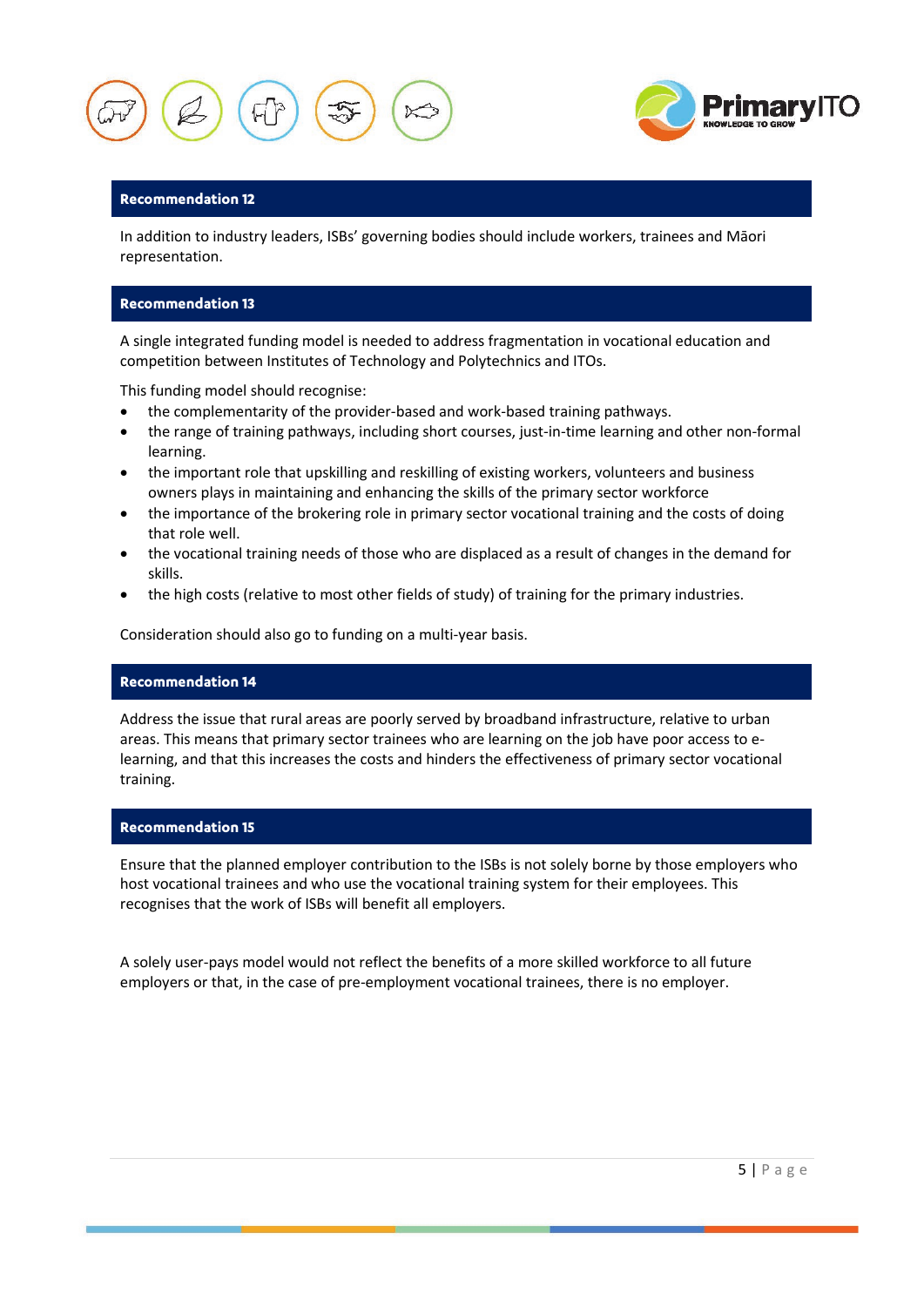

## **The Review**

The Primary sector, collectively, is the largest contributor to New Zealand's economy but has much more potential for value-added growth if government and industry can effectively collaborate to upskill the Primary sector's approximately 350,000 workforce.

Our industry stakeholders have ambitious strategies and recognise that a well-functioning VET system is an economic enabler with an estimated \$7 return for every \$1 invested in developing the Primary sector's workforce.

The primary sector is maturing, no longer can it generate growth by simply bringing more land into production or spreading the net wider in our seas. Our sector is now challenging biological and environmental constraints on our primary industry production platforms; climate change is presenting more extreme and more frequent weather events that threaten production; biosecurity threats are becoming more frequent; markets require greater traceability; transparency throughout the supply chain and consumers are now as concerned with how we produce product as they are about what we produce; there are growing constraints on water and irrigation; land use pressures are increasing and our economic market is highly volatile presenting challenging financial decisions for producers and processors within the sector.

The current VET system has not served the Primary sector well. There are a number of problems with the current VET system that we and our industry stakeholders have experienced that have not been identified within the RoVE consultation documents, these include:

- Artificial barriers between on-the-job and off-the-job training or pre-and -in-work employmenteducation and training. The VET system therefore lacks integration between education and work.
- There is a disconnect between 'vocational' and 'academic' education, so there is poor integration between university, Crown research and industry research institutes, extension (industry nonformal training programmes), and other education and training.
- A lack of recognition of the value of non-formal industry learning pipelines in the skills equation, with a bias towards formal credentialed education. Instead of a fragmented system, our industry stakeholders want a VET system that offers training plans that blend informal, non-formal and formal learning opportunities where the skills pathway suits the learner and is not predetermined as being only valid if it leads to a large formal qualification.
- The current VET system is excessively focused on funding for outputs in short-term contracts. Funding is on the basis of how many students are enrolled for specific outputs (formal courses, formal qualifications) rather than focused on building capability. Our industry stakeholders often remark that government is more concerned with funding qualifications (a narrow range of outputs), while our industry partners are concerned with investing in skills and are agnostic about the learning pathway as long as a quality outcome is achieved.
- Despite efforts, industry has had little success with influencing supply from education and training providers, and this is largely to do with government agencies' inability to be flexible with rules and funding rates – a one size fits all approach has not delivered for the primary sector, which has markedly different characteristics than other sectors of the economy.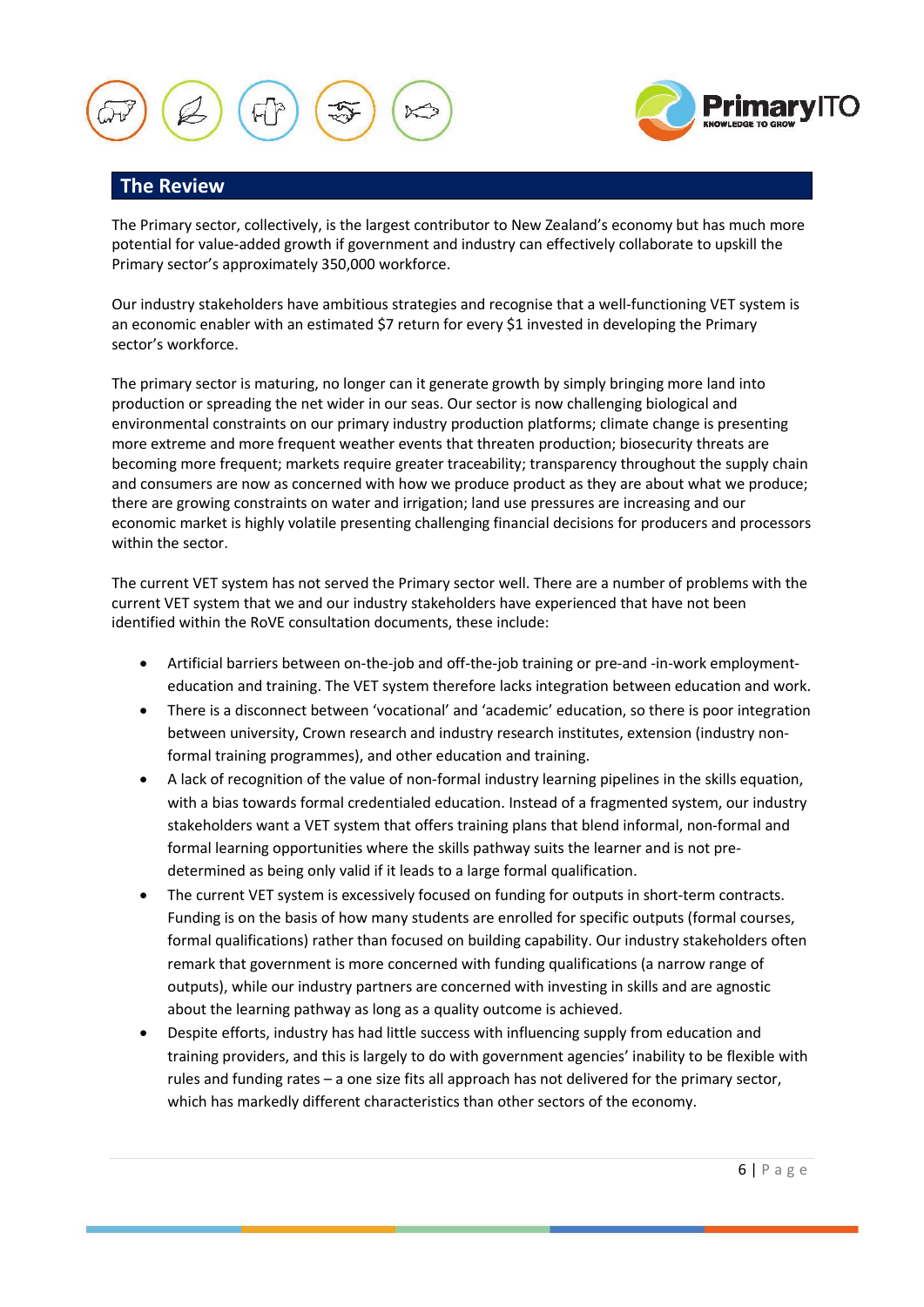



The consultation documents do appear to have recognised that some characteristics of trainees and industries add significant cost and require additional funding. Many of the characteristics described in the consultation documents concentrate within the Primary sector. Current funding policies do not recognise the higher cost of delivery to the Primary sector. This has contributed to a reluctance by most ITPs to deliver training for the Primary sector and has seen many PTEs go bust, resulting in a shortage of training providers and very weak capability for Primary sector provision within the ITP sector.

We and our industry stakeholders are adamant that the status quo is no longer viable. Change is necessary. We recognise RoVE as a significant generational opportunity to address skills challenges that will allow us to help our industry stakeholders to transform the sector, however we encourage the Government to be bolder in its aspirations.

Our Primary sector stakeholders have much more ambitious objectives of creating a life-long learning eco-system, where industry partners with government to seamlessly integrate the Sector's informal and non-formal learning pathways with the formal education and training system.

Our industry partners also recognise that to address the Sector's skills gaps, education and training must be coordinated with welfare, employment and immigration agendas. The scope of the Primary sector ISB needs to be broader than has been proposed if we are to make serious in-roads to addressing skills within the sector.

Many of our industries now acknowledge that in a tight labour market more competitive work environments, conducive to good training outcomes are necessary to attract, retain and grow workforce capability. A number of our industries have recognised this challenge in their industry strategies and are committed to lifting standards.

The Primary ITO has consulted a number of our key industry stakeholders and they are strongly of the view that RoVE must deliver a VET system that is 'Industry-led and government enabled'. That calls for government to acknowledge that industry is well placed to identify skills and training needs and solutions with its ISB, that the onus should be on government and officials to establish good reason to depart from industry advice, and that industry requires flexibility in the policy settings that recognises a one size fits all approach will not meet industry needs or encourage innovative education and training responses. Our industry stakeholders are not interested in industry being relegated to a passive advisory input into the policy process. Our industry stakeholders have suggested the following principles should guide the design of the VET system to meet the primary sector's skills needs.

*Leadership by industry* - leadership by industry on programme objectives, design, delivery and assessment;

*Industry and government partnership* - an industry and government partnership model for governance and oversight; which aligns government and industry investments, and co-ordinates promotion of sector opportunities;

*Multi-year, outcomes-based funding* - a new government funding and regulatory model, with a shift from the current formulaic funding system to a multi-year, outcomes & programmes-based funding agreement;

*A whole of primary sector approach* - a whole primary sector approach, to provide the scale required for success;

*A whole of workforce approach* - a whole of primary workforce approach, addressing labour,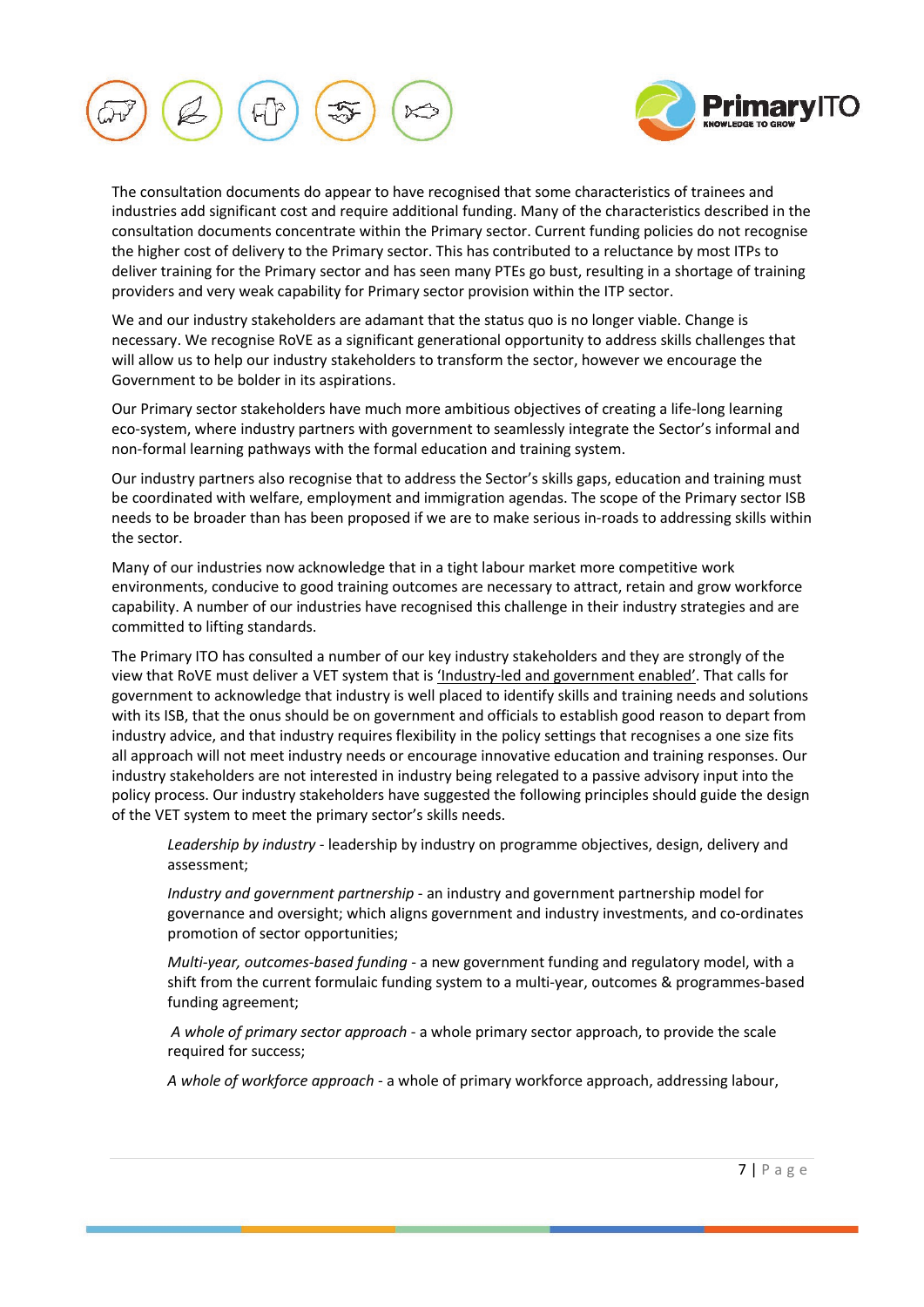



capability and leadership challenges as connected and related issues;

*A whole of 'career' approach* - a whole of 'career' approach for the primary sector, including school; pre-employment & tertiary; employment; ongoing professional development; transition to management, leadership & ownership; and R&D & innovation;

*A range of customer-centric delivery options* - a range of customer-centric delivery options, including pre-employment, cadet schools, apprenticeships, extension; all of which combine practice and theory, and are delivered in ways which meet student/employee/employer needs; and

*A single, co-ordinated approach* - a single, co-ordinated approach, with a move away from a competitive model, aligning and building on services from education, industry and government. An approach that tests and evolves a range of delivery options over time to meet outcomes.

We and our industry stakeholders are keen to work with the Government and its officials to develop the detail that would advance the reforms of the vocational education system. Suggested themes for engagement include:

- What would a government-industry skills partnership model look like?
- What Governance arrangements are flexible enough to meet the needs of a diverse range of stakeholders and adaptable to changing environments?
- Can we strike a constructive balance between principles-based and rules-based policy settings to enable the VET sector the flexibility to respond to the diverse needs of industry and encourage innovation in that sector?
- What is the quantum of funding required to sustain education and training provision to the quality necessary to achieve industry strategy objectives?
- How will the investment in the learning eco-system be shared equitably?

Any major system transformation creates risks. RoVE is no exception.

#### *The risk to training uptake*

The last (2014) reform of industry training saw trainee numbers fall. It has taken five years of rebuilding the market and promotion of the value of industry training to get numbers back to where they were in 2014. As government redesigns VET, there is a need to ensure that there are easy transitions for trainees and that uncertainty is minimised in order to avoid a fall in take-up of training.

#### *The risk to the primary sector VET of lower ITP capability*

Given the high costs of, and low funding for, primary industry VET, most ITPs have reduced their provision in this area. This has led to an erosion of the ITPs' collective skills for, experience of, capacity for, and capability in primary industry training. While there are some centres of quality ITP provision for particular niches in the primary industries, the overall capability across the ITPs is lower than what is needed. As we move to an integrated VET system, there is a risk to the quality of primary industry VET, resulting from this shortfall of capability in the NZIST.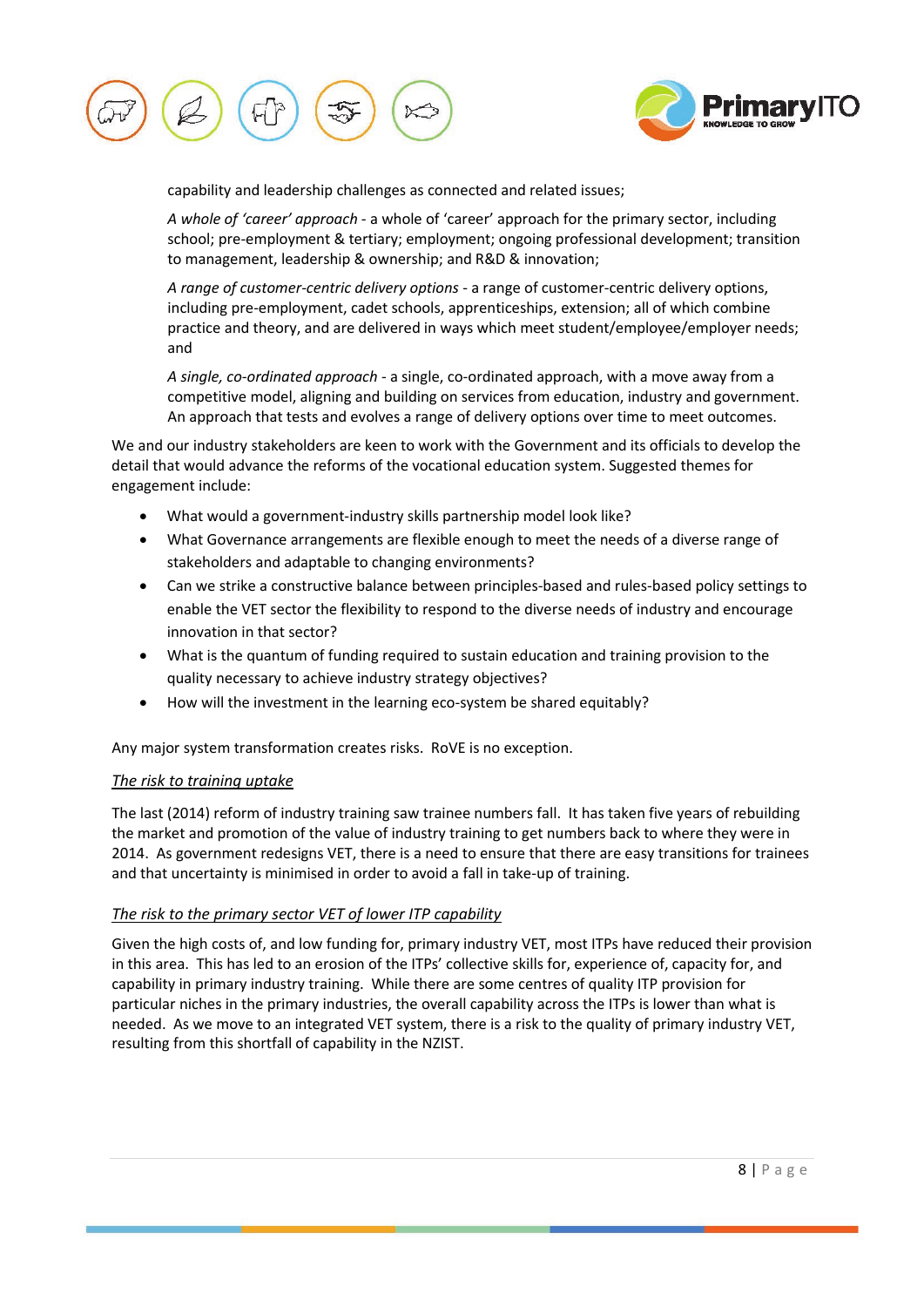



## *The risk that the status quo qualifications could overwhelm the need for micro-credentials and short, non-credentialed courses*

Primary industry peak bodies recognise that they need greater investment in education and training in order to meet challenges such as climate change; regulation; the growth in artificial intelligence; market diversification and global market volatility.

To this end, industry wants short, pertinent, "just-in-time" learning solutions which can complement traditional formal programmes. In favouring only formal full length programmes, the current policies have devalued those just-in-time courses whose credentials, where awarded, are equally valid.

## *The failure to provide funding that is adequate to address higher costs of training delivery in the primary sector has led to insufficient provider coverage.*

At current funding levels and given the high costs described above, training and support services are often uneconomic to deliver. As a result, there is a shortage of primary industry training providers and weak capability in the current ITP sector. The recent closure of Taratahi and Telford represents yet another contraction in primary sector training capability. There are now no vocational education and training providers of scale for the primary sector.

## *The current VET system has anomalies and problems that have the effect of reducing the take up of training in the primary sector*

## *The problem of owner/operators*

Some of our industries – for example, the sheep and beef industry – have high concentrations of owneroperators. ITOs are not funded to train employers while ITPs have not provided for owner-operators in the primary industries. Most likely, ITPs have avoided provision for owner-operators in the primary industries because of the high costs of delivery. The effect is exclusion of owner-operators from training at a time when upskilling of all the workforce is badly needed.

## *The problem of informal and non-formal learning*

Some of our industry partners have extensive non-formal learning capability that should be viewed as an essential element of the life-long learning eco-system. A responsive training plan blends informal, nonformal and formal learning. Yet government funding arrangements incentivise training providers and brokers to direct learners to formal qualifications.

The current arrangement risks placing the formal education system in competition with industry's extension network, rather than in partnership. Poorly matched learning options have the effect of disengaging learners – and we see this translated into low training participation rates within the primary industry. Our industry partners view the Government's investment as being more concerned with qualifications for young people than it is with creating and building skills.

## *The problem of under-investment in training by employers*

The inherently risky and volatile nature of the primary industries has made employers cautious about investing in training. Evolving ownership and management structures in agribusiness, as well as the needs arising from the fast growth of the horticulture industry, mean that some employers don't have confidence to invest in formal training.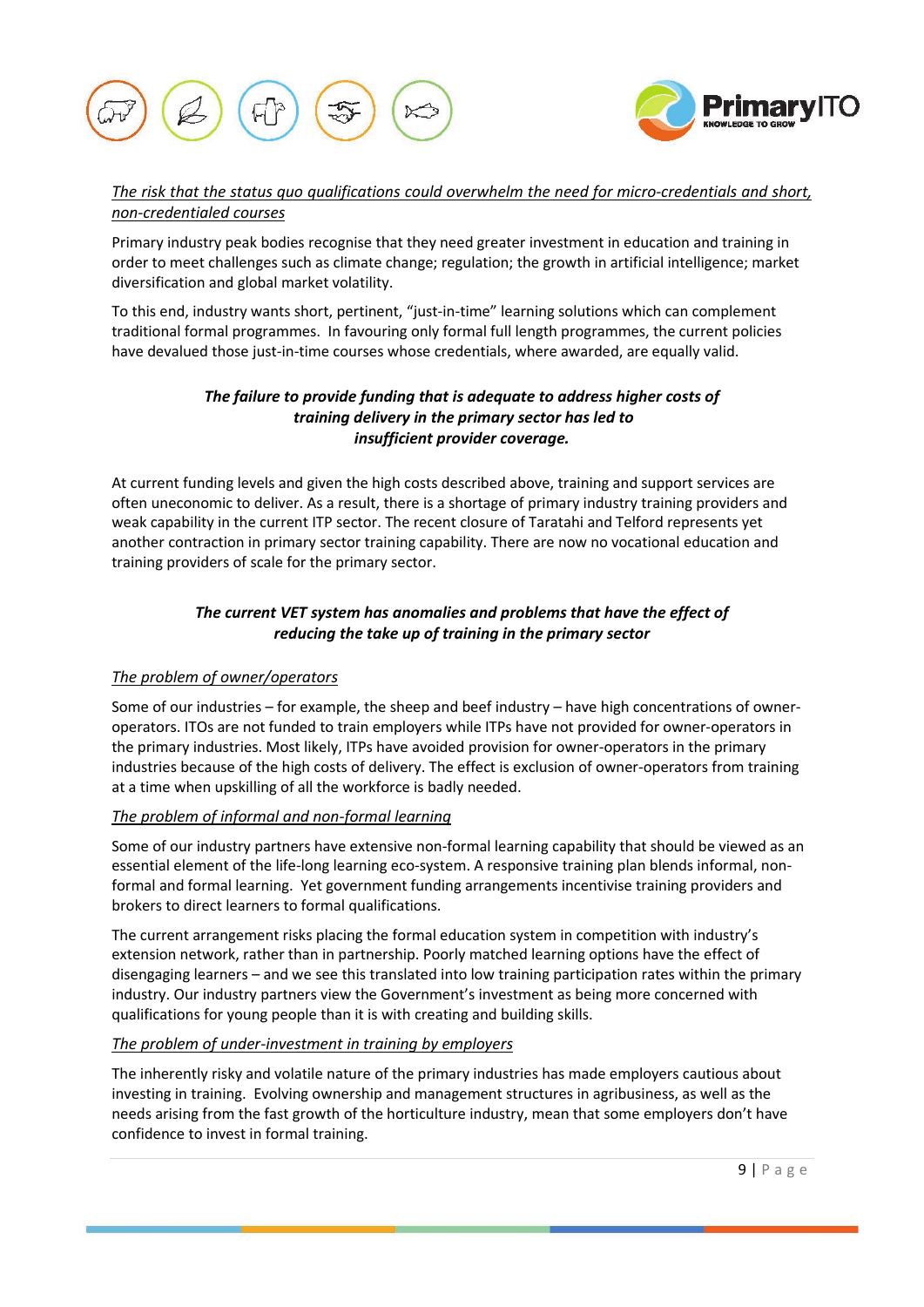



The RoVE consultation documents include two open questions about the roles of an ISB.

1.*"ITOs currently develop and maintain logistical arrangements that ensure the delivery of training and assessment works efficiently and effectively for employers. This work is industry and employer-centric and not learner-centric…The distinctive interests of employers and of learners need to be held in tension." (Tech Consultation doc – Proposal in roles for providers and industry bodies).*

Primary ITO's and its stakeholders' view is strongly that the brokerage role is essential to lie with the ISB. This view is built on two main reasons:

- 1. A continuous feedback and input loop from experience at the workplace and from the needs, goals and priorities of individual employers into the design of qualifications, and programs and assessment is essential for quality and relevance. For an ISB to have to obtain this information from other parties would be counterproductive and prone to errors in translation.
- 2. Primary sector employers highly value trust in agents with whom they share the needs of their businesses. Trust is hard-won and easily lost. The strongest voices in Primary ITO's RoVE consultation and in our recent (Feb 2019) survey of employer opinion talked about the value delivered by the ITO in this area to employers in very large corporates and tiny companies.

It is important to underscore that the brokerage function is employer-facing and therefore distinct from the learner-facing responsibilities of providers.

The domain of workplace training is the employer's territory. Brokering effective provision has to take account of the employer's priorities, productivity equations, needs and goals as well as being of appropriate quality.

Employers consulted by Primary ITO have two major messages:

- With the creation of Primary ITO out of antecedent organisations in 2014, it took up to four years for trust to be built and for industry to feel fully confident that Primary ITO understands the workplace. To undo that work will not only set back the training agenda but risks employers either walking away from the formal qualification system or going elsewhere (including overseas) to have their needs filled.
- Industry trusts the unique skillsets of Primary ITO training advisers and sector managers and trusts that these people are capable of managing the necessary tension between the interests of employers and learners.

2.*"[In] jurisdictions such as Australia, Scotland and Switzerland, …industry skills bodies…specify 'training packages' or 'national occupational standards' that cover not just the grad. profile but also many aspects of how that content is delivered…This raises the question whether, if ISBs go ahead as proposed, they should be able to specify some core vocational program content all providers must deliver" (Technical Consultation document – Proposal on roles for providers and industry bodies).*

Primary ITO's and our stakeholders' answer is strongly affirmative.

As an ITO that has always collaborated with ITPs, we and our partner employers are continually frustrated by the fact that only 25% of providers use industry's unit standards as the basis of their teaching programs, while 50% of provider-based VET programs do not use any industry training standards.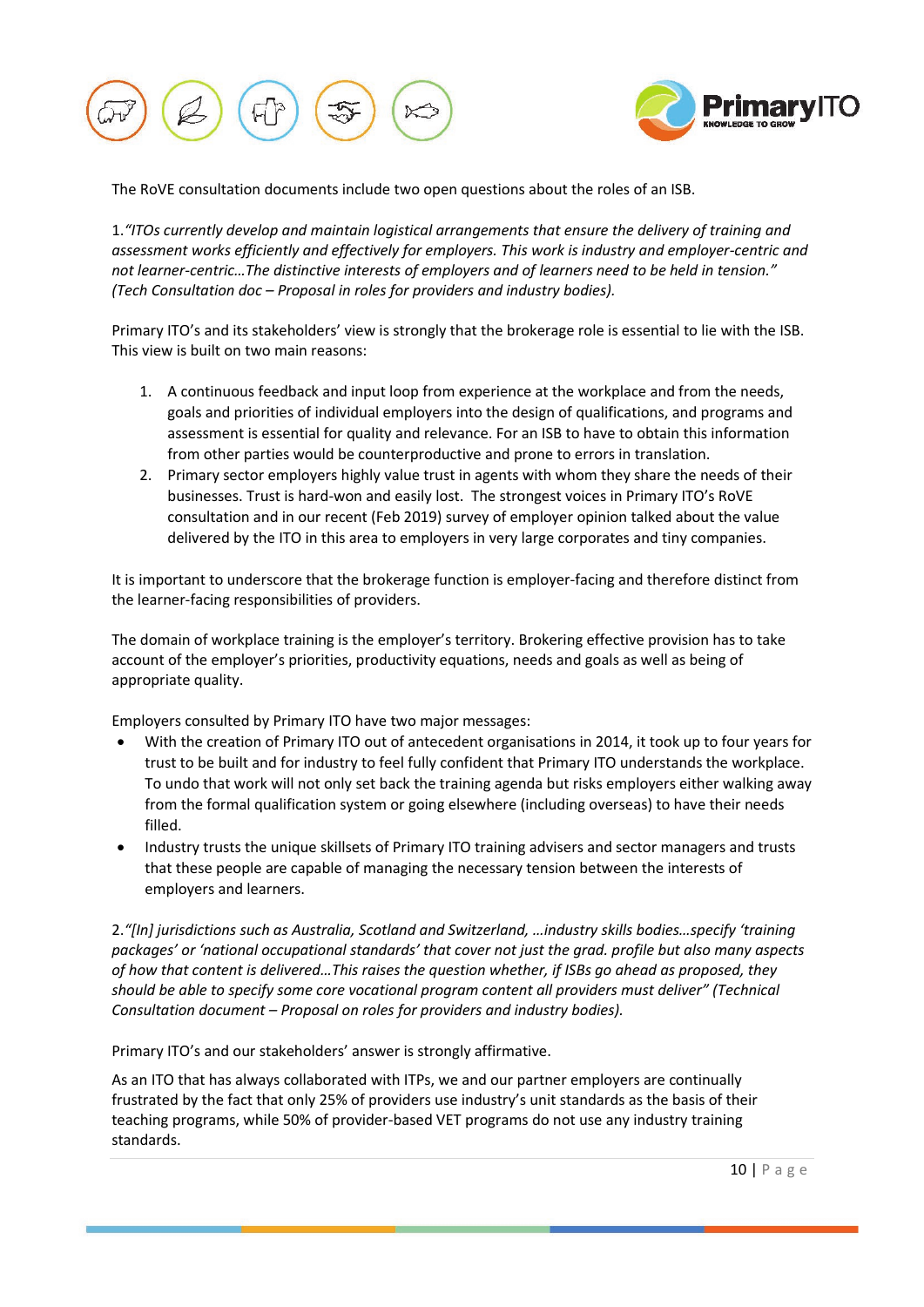



This situation means, for example, that the horticulture production industry can have no confidence that the graduates of EIT, NMIT and Otago Poly will demonstrate the same national standards. The SPCA, which employs graduates of the 12 ITPs which offer qualifications in animal welfare all demonstrating variable skills and knowledge, believes that "if we can move to more tightly specifying what it is that a New Zealand qualification involves by way of the program, curriculum, the teaching and learning resources, we may get a better scale, a more consistent product, and a higher quality" (SPCA direct quote at consultation meeting).

## **Industry Led**

Our Industry Stakeholders have indicated a strong desire for a skills system that is 'Industry led, and government enabled'. They are looking for flexibility within government agencies to respond to industry direction. The experience to date has been quite the opposite. When industry has approached officials with innovative fit-for-purpose solutions, rules tend to inhibit agencies' ability to respond. A nonresponsive training system inevitably leads to disengagement by industry, and results in declining training participation.

Some of our key industry stakeholders would like to collaborate with the Government to develop an industry/government partnership model for governance and oversight; which aligns government and industry investments; co-ordinates promotion of sector opportunities; and has multi-year, outcomesbased funding - a new government funding and regulatory model, with a shift from the current formulaic funding system to a multi-year, outcomes & programmes-based funding agreement.

### *Leadership of the skills system*

The review is an opportunity for industry to be given the role of leadership of the skills system for their industry. This means that industry needs to build and analyse intelligence on the state and future direction of the industry. It needs to analyse and assess the state of the skills in their industry and to use that intelligence to forecast skills demand. To fill the expected skill gaps, it needs a picture of the state of the entire training system for an industry – not just VET but also how the school system and the non-VET parts of the tertiary education system contribute to the development of skills for industry.

Primary industry leaders and employers already have a clear understanding of the changes and the issues facing New Zealand's primary sector. They have a good appreciation of the skills they need now, and they know what skills they expect to need in the future. It is they who can and must define the direction for a forward-looking training system for their industries. This means that ISBs need to determine the broad curriculum and the standards to be achieved by learners.

We welcome the proposal to create ISBs as a vehicle for exercising those leadership roles. We see the ISBs under RoVE filling a role similar to the role played by the Australian Skills Service Organisations (SSOs) which produce skills intelligence reports among other functions.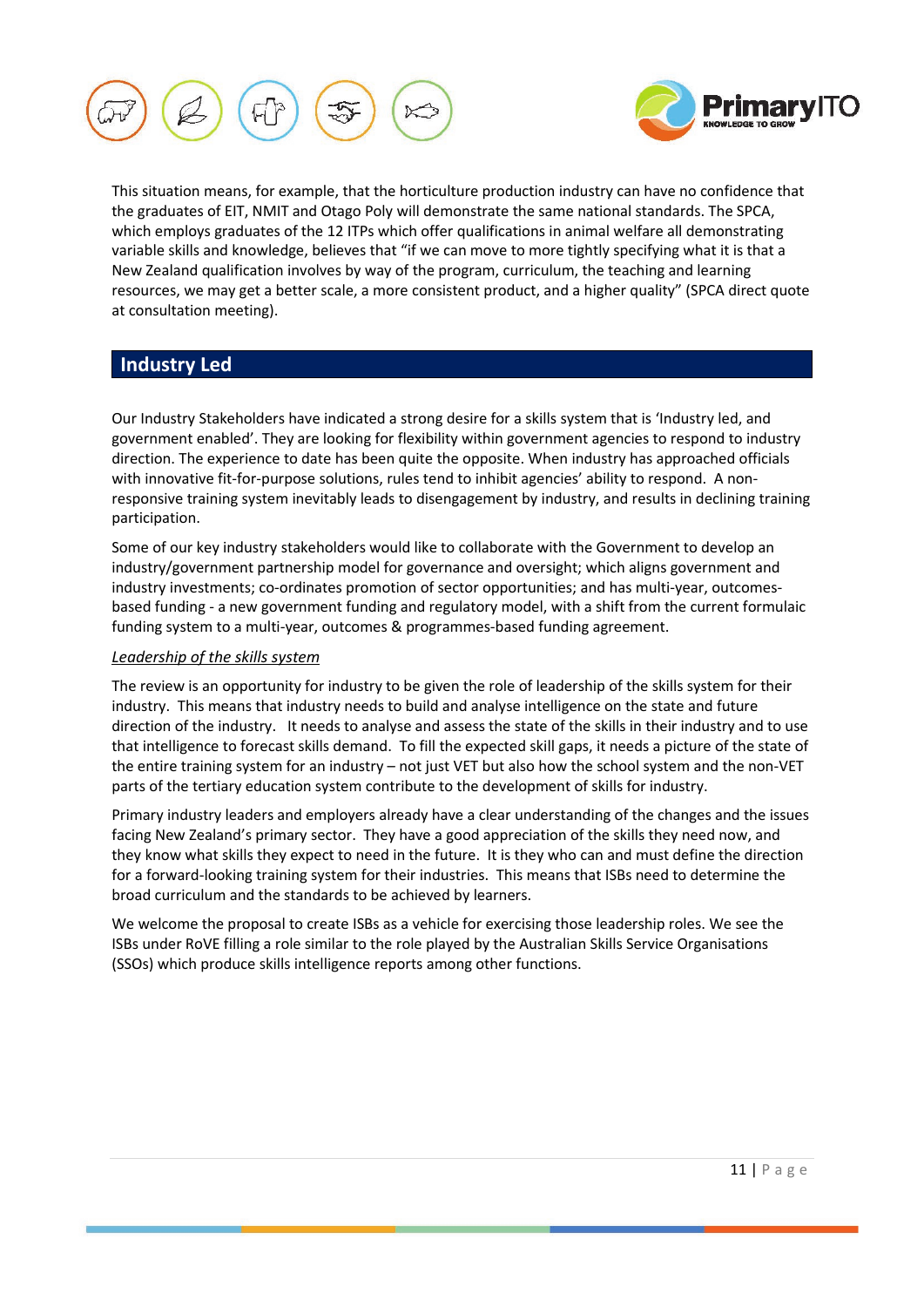



*Large multisector Industry Skills Bodies that align along logical sector clusters will achieve economies of scale, and help create cohesive career and training pathways*

It would be undesirable for the reforms in vocational education to spawn a proliferation of additional industry bodies. Government should encourage or direct the ITOs and industry to work together to create consolidated ISBs with scale and with a coherent scope. Without this direction, the risk is that the institutional priorities of a national polytechnic, such as the proposed New Zealand Institute of Skills and Technology (NZIST), will override the need for industry to control its own destiny.

Our preference is for large multisector ISBs to create logical and efficient sector clusters and to have the scale needed.

The last consolidation exercise, mandated by the previous government, reduced the number of ITOs from 48 to 11. But it was not driven by analysis or proper consultation with affected industries. The result is that there are still several areas where the current reforms provide an opportunity to create more coherent and future-oriented structures. Our view is that, without strong government leadership, ITOs/ISBs could pursue self-interest at the expense of forming natural clusters. This suggests that the Government will need to direct the framework.

Currently, the footprint of the Primary ITO is broad, and industry is currently happy with that breadth. However, the establishment of ISBs provides an opportunity to make adjustments. For example, we contend that forestry training should be included within a Primary Industries ISB. Having the Primary ITO cover meat processors while butchers are covered by Competenz unnecessarily confuses career and training pathways.

There is a risk that the transition from ITOs to ISBs could further fragment career and training pathways and reduce the opportunity to achieve economies of scale in training provision. Given emerging environmental constraints, many farmers are under pressure to diversify their production platforms – for example, to combine dairy production with beef and lamb, horticulture, and/or apiculture. To assist farmers and growers manage a transition to mixed farming, and to better position ISBs to achieve economies of scale, it is not desirable for individual primary industries to establish ISBs with a narrow focus, e.g. dairy only. Meat processing has little in common with farming but has commonalities with manufacturing. We and our stakeholders wish to support the Australian model which includes the processing of food in the equivalent primary sector body.

In the primary sector, the ISB should span horizontally and vertically through the supply chain, not just the on-farm producer component of the industry. Primary industry businesses increasingly have interests in managing their product from paddock to plate, have vertically integrated business models, are concerned with traceability to manage food safety and biosecurity risks, and have come under increasing pressure to provide transparency throughout the supply chain.

Given that pressure, it would be appropriate for the current reach of the Primary ITO be extended to include forestry and food and beverage processing industries within a Primary Industries ISB.

In addition, roles in land and sea protection services, (such as biosecurity, conservation and environmental management) are logical career paths for the land and sea-based workforce that the Primary ITO currently caters to.

If these recommendations were agreed to, we would see the possibility of a relatively timely and smooth transition from the Primary ITO to a Primary Industries ISB.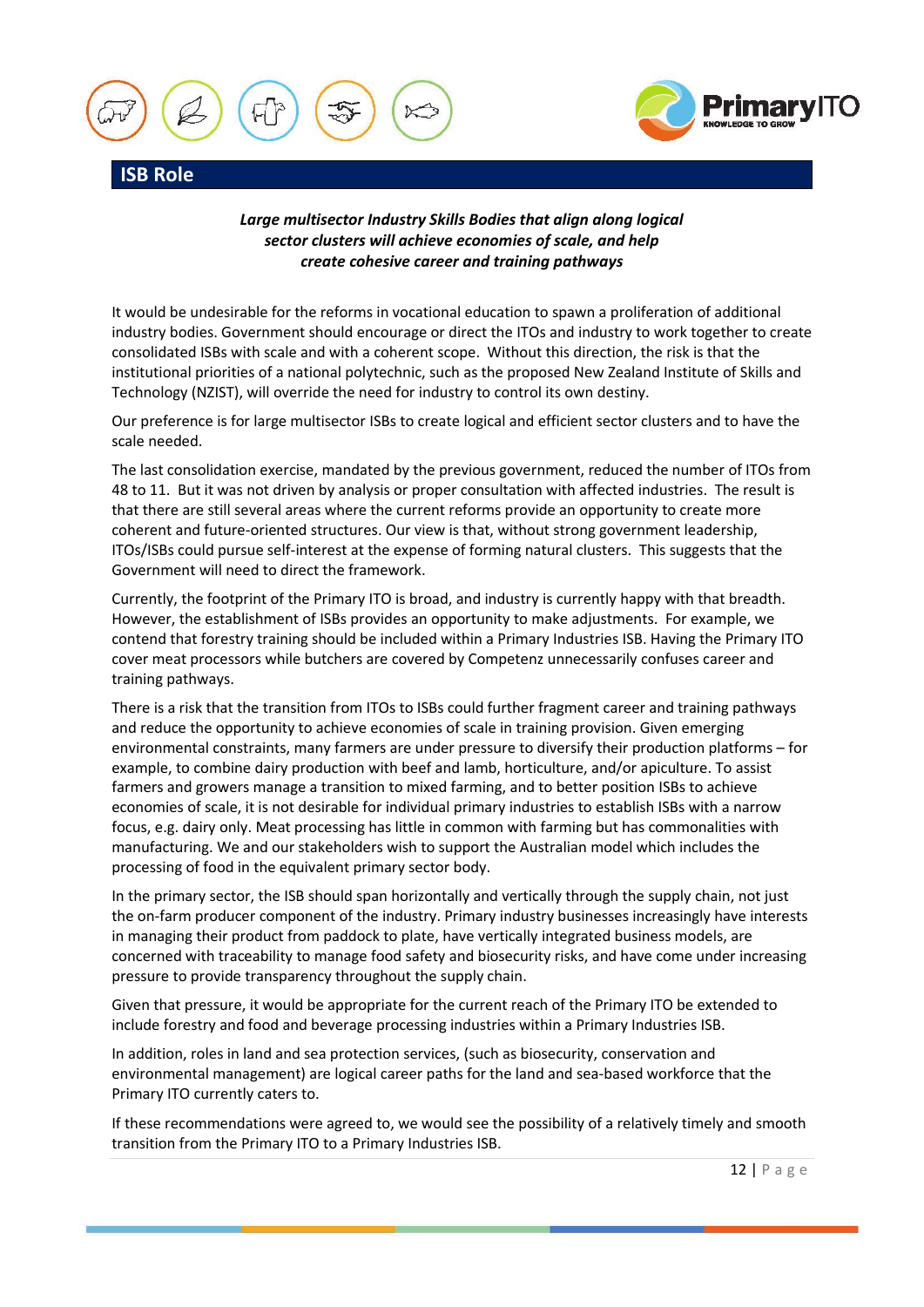



#### *ISBs need to lead the VET system*

## *A formal role for ISBs to provide advice to TEC and to approve programmes jointly with NZQA needs to be supported by formal processes to mediate diverging opinions and by operational capacity.*

RoVE represents an opportunity to create a VET system where industry sets the direction of VET, the learning objectives of VET, the curriculum and the standards to be achieved by trainees.

#### *The role of ISBs alongside government tertiary education agencies*

In particular, we endorse the proposal for ISBs to have a formal role in advising the Tertiary Education Commission (TEC) about where investment is best made. We also endorse the proposal for joint New Zealand Qualifications Authority (NZQA) and ISB approval of all vocational education programmes.

We see this as a critical step in ensuring all NZQA approved programmes in the market are aligned to the skills and competencies that industry needs.

Our industry stakeholders are looking for stronger accountability to industry, so that officials are expected to give effect to ISB advice. To ensure that TEC and NZQA give genuine consideration of the ISB's advice, officials should default to favouring ISB advice in the first instance and there should be a formal process to mediate diverging opinions on priorities. In the case of a difference in view between the agencies and the ISB, we expect that agencies should be obliged to justify their stance to the ISB.

#### *The role of ISBs in setting the curriculum and in setting standards*

The proposal document leaves open the question of who is responsible for setting the curriculum for vocational programmes. Our view is that this must lie with ISBs, taking advice from CoVEs where relevant. If left to training providers, the current problems faced by industry will be exacerbated. Currently, individual providers are able to teach their own curriculum, approved by NZQA as a "programme of study" as long as it links to prescribed graduate outcomes. The current arrangements give NZQA the final say on programme approval while industry's role is advisory. If that were to remain and be extended to the on-job training curriculum, much of the purpose of the reforms would be lost. A model for how this separation of powers might work can be found in professions such as engineering, teaching and nursing – where there is dual approval of qualifications currently between the NZQA and the industry regulators.

## *ISBs and CoVEs both have a role in leading curriculum development: ISBs to establish 'what' industry wants in curriculum CoVEs to establish 'how' to go about it.*

For the reasons set out above, ISBs, rather than CoVEs, should be given the lead in curriculum development. CoVEs should support that role by translating the curriculum goals into delivery models.

A useful way of seeing the distinction between the roles of ISB and CoVEs in curriculum development may be that:

- ISBs are concerned with the macro-issues of curriculum design, 'what' industry wants covered in a curriculum, what successful curriculum delivery might look like within the industry context and what those who complete training should be able to do.
- CoVEs and NZIST, on the other hand, should focus on 'how' educators should go about delivering that curriculum and upskilling learners.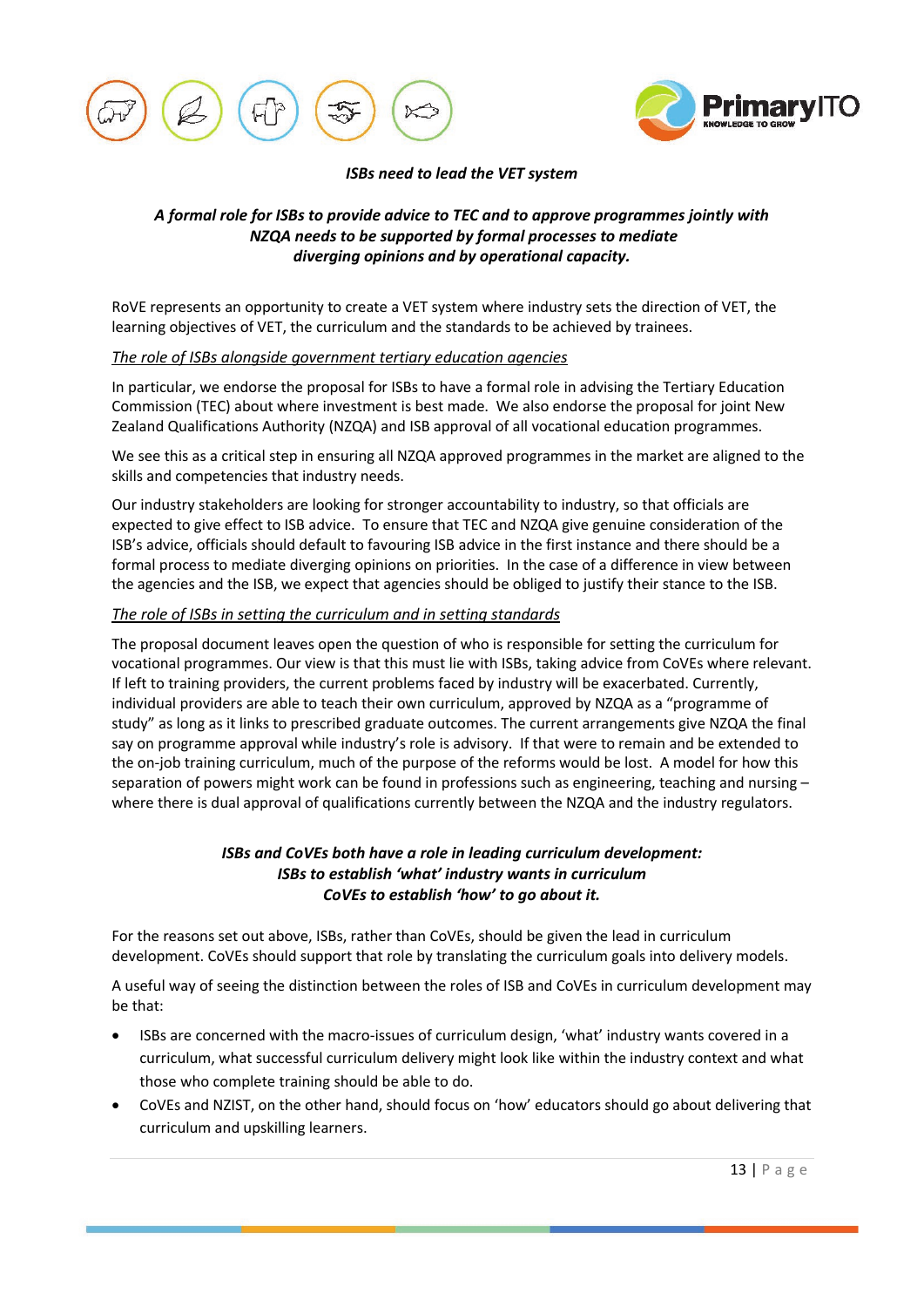



We see the potential for CoVEs to fill an important role in developing fit for purpose learning solutions for industry, not unlike the current collaborations between the Primary ITO, DairyNZ and Wintec under TEC's Joint Ventures and Amalgamation Projects (JVAP). The CoVE would also have close links with CRI's and other centres of research whose outputs need to inform qualifications and learning opportunities in the primary sector.

In an industry that is going through much change, where the workforce needs new knowledge and skills, the training workforce also needs to be upskilled. CoVEs present an opportunity to develop centres of excellence for professional development of the education, training and extension network itself.

## *CoVEs and ISBs should either be combined, or a CoVE should have its own governance structure, which includes strong accountability lines to ISBs and their industry stakeholders.*

The design of 'what' and 'how' training is to be delivered is important to the ISB and the CoVE. We recognise a need for the two functions to be performed in harmony if training is to be aligned with industry needs.

The primary sector's aspiration to broaden the scope of its ISB to include the entire life-long-learning ecosystem (informal, non-formal, and formal learning) means that CoVEs need to service not only formal training providers, but also the non-formal extension network and informal learning channels.

Our industry stakeholders have suggested two options for the ISB – CoVE relationship.

- Combine industry CoVEs and ISBs under one organisation, contracting in faculty and industry expertise as necessary to deliver a work programme that enables the ISBs investment priorities; or
- Ensure industry CoVEs have a governance structure that is separate from the NZIST and includes strong representation from the associated ISB and/or its industry stakeholders.

Strong alignment of ISBs and associated CoVES presents an opportunity for industry and the formal learning capability to enhance the learning eco-system.

The question of the appropriate number of CoVEs should be left up to each ISB and its industry stakeholders to resolve. Our initial thoughts are that it is not desirable to have a proliferation of CoVEs spread across the country. Consolidation into a few CoVE sites would reinforce the sharing of learning between the various industries represented by the Primary Industries ISB, as we conceive it. Many farmers are under pressure to explore mixed land-use models. Therefore, CoVEs that support multiple production platforms would be more appropriate. Fewer CoVEs will also reduce the number of engagement points for ISBs and therefore reduce transaction costs.

## *A fully funded ISB is best positioned to provide agnostic brokerage and advisory services to employers.*

The Government has asked for feedback on what might work best for the provision of brokerage and advisory services to employers. We believe that ISBs are best positioned to provide this service to its industry and they should be funded to do so and not on a volume basis.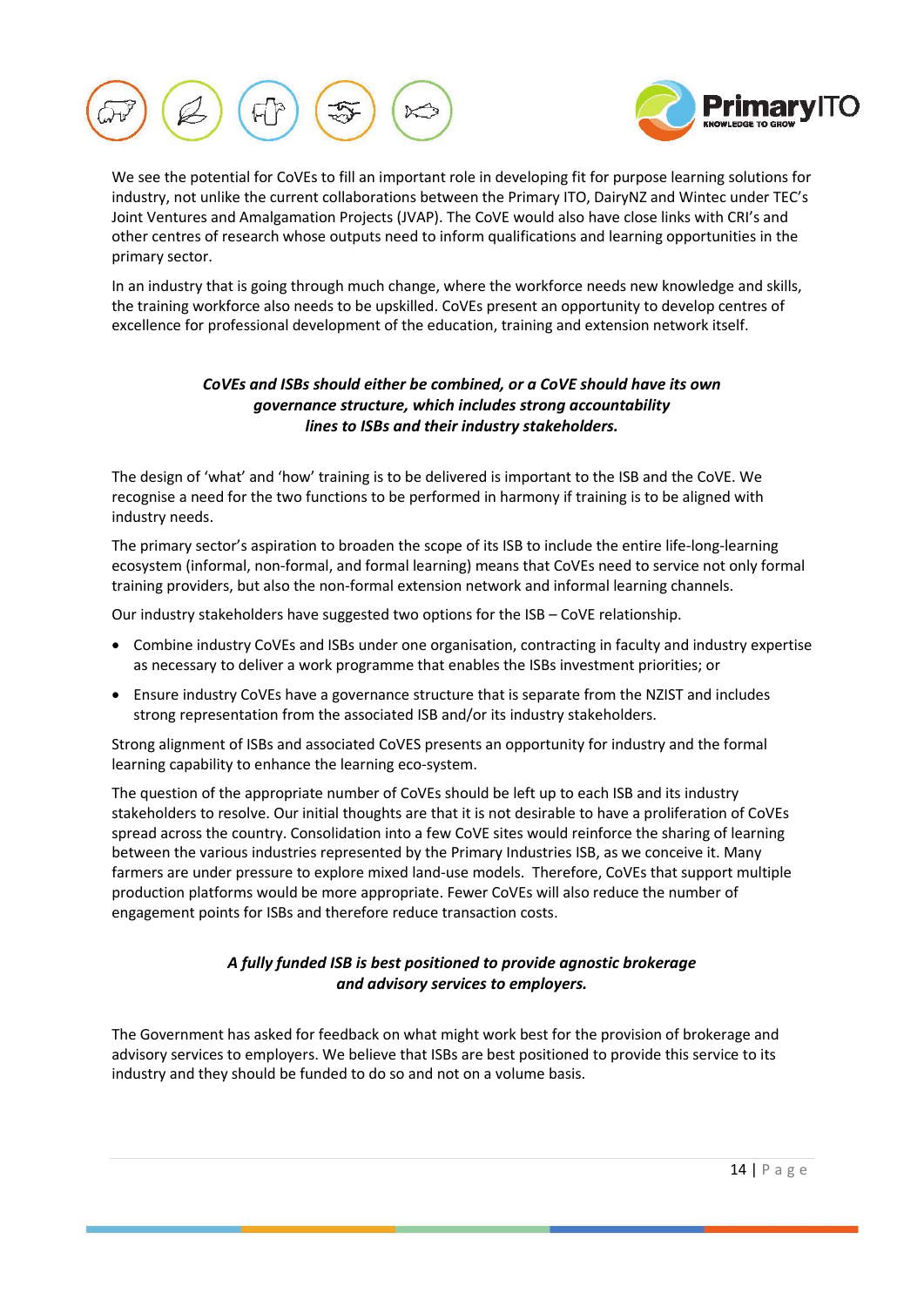



We believe brokering is an important part of the "specifying" role of ISBs – alongside determination of the curriculum and standards.

### *The importance of the brokering role*

Brokering of training is a complex role. Primary industry peak bodies have consistently expressed their desire for employers to have access to independent advisors who will match employers' needs with the most appropriate learning products.

Training advisors need to gain employers' trust, to enable the employer to share confidential proprietary business information about the employer's production and business goals, and standard operating procedures. Training advisors need to have sufficient industry-specific knowledge to interpret these goals and procedures and to gain credibility with employers.

The need for an ability to work with employers to identify how and what training can support them to achieve their business goals should not be underestimated.

In this way, a skilled training broker can help an employer lift productivity by ensuring the right training is delivered to the right team member.

And a broker can help an employer retain staff who gain more job satisfaction as a result of having received appropriate training, further supporting the employer's drive for greater productivity.

### *How brokering works*

Training arrangements need to recognise the team dynamic in the workplace. An effective engagement between a training advisor and employer will generate not only a training plan for the employer but also individualised training plans for each of the farm team members. Employees' and employers' training plans could contain a blend of non-formal and formal learning opportunities. Employers and employees will sometimes benefit from attending the same learning event, learning at different levels while ensuring that the knowledge and skills of management and staff are aligned and complementary.

In brokering, training advisors also need a good understanding of what training programmes and qualifications are available in the market through ITPs and PTEs, as well as non-formal and informal programmes. They need an understanding of the quality of provision. They also need to take into account and be aware of any cultural needs that may impact training, in order for a learner to meet his/her full potential. Primary ITO is already performing this brokerage role.

### *Brokering in complex learning pathways*

The learning pathways approach we advocate will place greater reliance on the roles of brokering of training and providing learning support to trainees. We believe that the reforms of vocational education will depend for their success on enhancing these roles and ensuring that ISBs are resourced to recruit people to those roles who have high levels of expertise.

### *Funding the brokering role*

The current system funds brokering services according to the number of standard training measures an ITO supports. That model incentivises training advisors to favour recruiting trainees to formal training pathways. A responsive life-long learning eco-system should be free of conflicts of interest and funding biases; it should exist to ensure that learners are receiving the right mix of learning support. We would expect to see many training plans incorporate informal, non-formal and formal learning products to meet the learner's needs. A fully funded brokerage service would eliminate existing biases.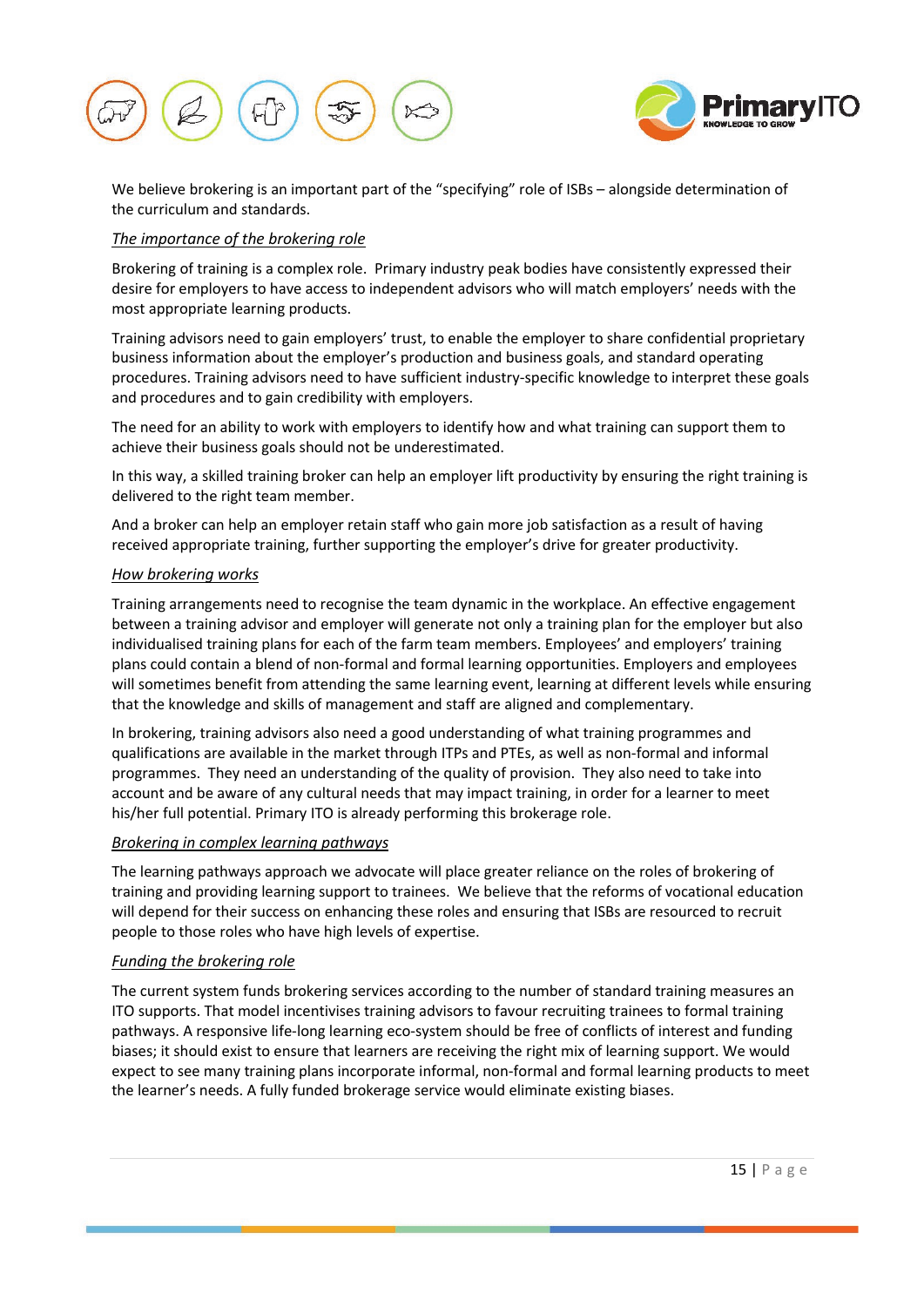



#### *ISBs should be responsible for brokering*

The RoVE consultation materials discuss the options for the hosting brokerage. Our view is that brokering will not be effective unless hosted by ISBs.

Providers will naturally promote their training product over others, so are less likely to be independent advisers. While wānanga may play a valuable role in some parts of the vocational education sector, they do not, as a type of provider, currently specialise in the primary sector. Neither providers (including wānanga) nor the proposed Regional Skills and Employment Hubs have the intimate understanding of primary production businesses that would lead to employers trusting the advice offered. Only ISBs have the knowledge and business understanding to be effective. Only ISBs have the incentive to be independent about the range of training options.

In addition, in exercising the broker role, ISBs can access feedback from employers to inform the ISB's other functions: identifying and planning for future skill needs; curriculum setting; setting standards; and quality assurance. Formal engagement structures with industry can often be dominated by a few organised stakeholders' needs. Often industry body perspectives are focused on longer-term strategic objectives that may not, as yet, resonate with many employers, who are often more focused on the short-term. By maintaining a direct employer-facing service, the ISB will be in contact with individual employers whose voice might otherwise be drowned in the wider debate. Brokering will enable ISBs to reconcile employer and industry perspectives more confidently.

Siting brokerage functions with the ISB will establish direct feedback loops to ensure curriculum decisions are informed by up to date information.

## *The scope of an ISB should be flexible to allow it to service industry's non-formal and informal learning pathways and to address wider labour market issues as they relate to skills development.*

The consultation documents discuss the scope of ISBs. From an industry perspective, an ISBs scope would ideally be broader than formal vocational education and training. Industry is concerned that New Zealand has a well-functioning labour market that can access the skills it needs when it needs them. In this context, many industries will expect that the scope of the ISB include wider labour market issues as they relate to skill development.

The RoVE consultation document references parallel government consultation on a new approach to employer-assisted work visas and regional workforce planning. In that consultation document it is proposed to introduce sector agreements in industries that have heavy reliance on migrant labour. The agreements "would set out specific occupations covered by the agreement, employer accreditation standards, how the labour market test will be applied, required wages and conditions, caps on the total numbers of migrant workers that can be recruited, training commitments and any special regional or other considerations". In addition, the document highlights the need to improve co-ordination across education/skills, welfare/employment and immigration systems. The document also proposes to introduce regional skills bodies charged with, among other things, developing regional labour market strategies and plans, and to introduce Regional Skills and Employment Hubs.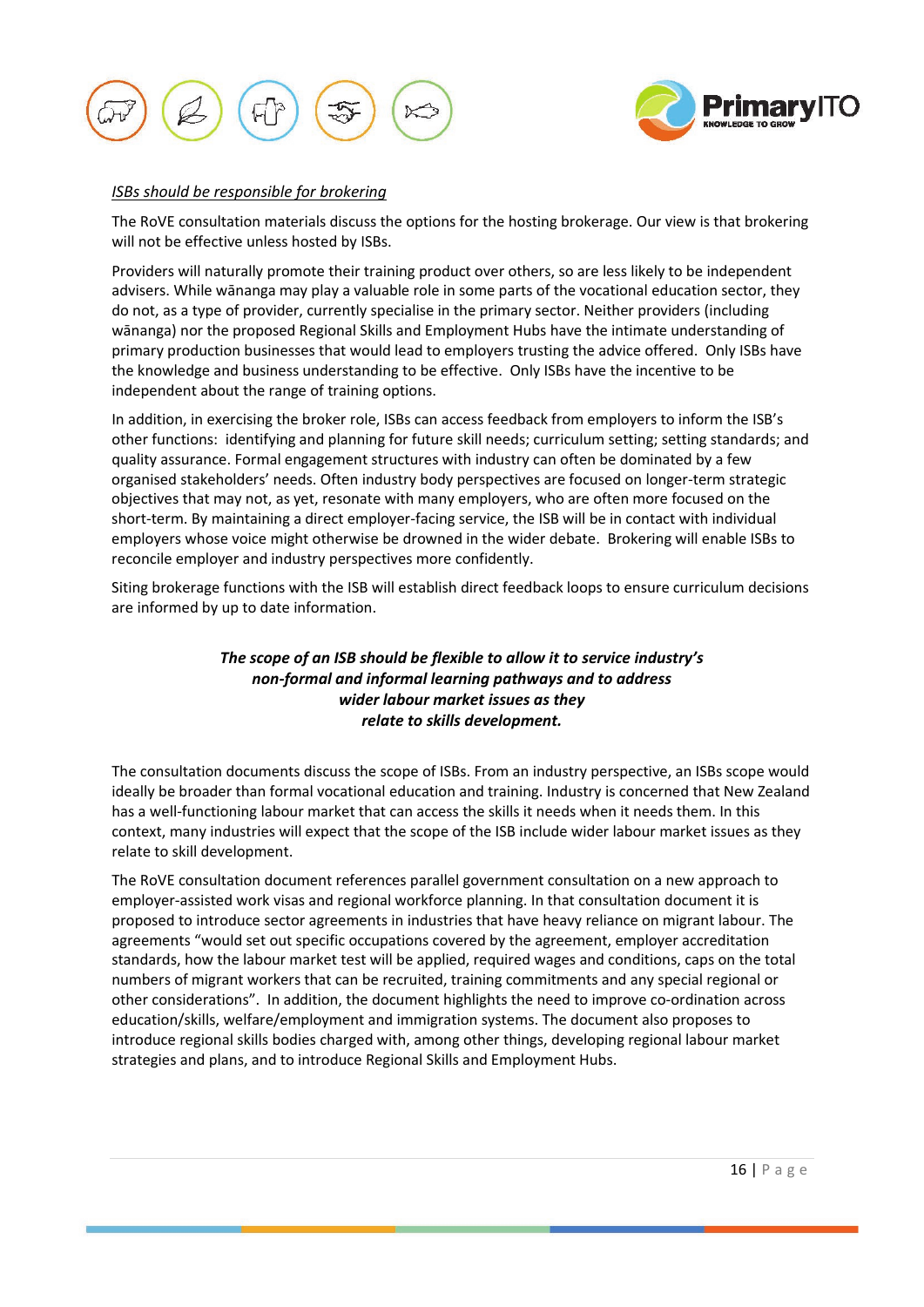



For some industry stakeholders, this wider inclusive scope for an ISB may be more attractive than the narrower VET system focus and may be a prerequisite for some industries agreeing to recognise an ISB. While some industry peak bodies will want to lead negotiations on labour conditions between government and industry, some less well-resourced industries may see the benefit in the ISB facilitating engagement on these matters on their behalf.

ISBs are to be charged with developing industry skills needs analyses for the VET system. It makes sense to link that role to the work of the proposed regional skills bodies so that their regional labour market strategies and plans and those of the ISB are aligned. A broader labour market scope for the ISB would ensure better alignment between regional labour market plans and national industry labour plans.

New legislation establishing the roles of ISBs in the context of the VET system should not constrain ISBs ability to engage in the wider scope of improving the functioning of the labour market should an ISB, and its stakeholders, choose to do so.

## *The scope of ISBs should extend to schools and level 2 provision and should include a role in influencing degree-level provision.*

The Government's vision for a system where "… employers need to be given, and must take on, a greater leadership role in building more effective partnerships with education specialists …" will not be realised if industry and ISBs are not given the mandate to define the entire learning journey for the workforce, from school, including Level 2, through to degree learning, where those degrees are in the service of a skilled and capable workforce for that industry.

A weakness in the current New Zealand VET system is its lack of focus on producing highly skilled technicians in the way that you may find in VET systems in Europe that derive from the German model. In countries such as Switzerland, there is parity of esteem between vocational and academic pathways. Parents and students see that there are no dead ends in the vocational pathway. A student can train as an apprentice while still at school, and once they have completed an apprenticeship post-school, they can advance to an applied science degree. The apprenticeship system ensures apprentices not only complete the technical skills for the jobs they are currently undertaking, but that many apprentices will meet the academic requirements for entry into applied science universities. Indeed, many Swiss multinational CEOs have risen to the top through the apprentice –> university pathway. Ideally, the new ISBs would support the best apprentices to progress to degree-level courses and the VET system should have a dual goal of vocational and academic achievement to facilitate this passage. Industry needs people with a combination of theory and practical skills.

We need to remove the current disparity in esteem in the New Zealand education system between vocational and academic education. We need to create points of connection between these two paths. A connected vocational and academic education pathway would see universities benefit from more enrolments from the VET pipeline. University classes would be enhanced by having a mix of students that have come straight from school and those who have gained real world work experience through the apprentice pathway.

The VET system should be conceived of as an alternate pathway to higher learning, not as a dead end. An ISB, mandated with oversight of the whole learning pathway, would be the only institution that would be positioned to lead the system to function at this higher level.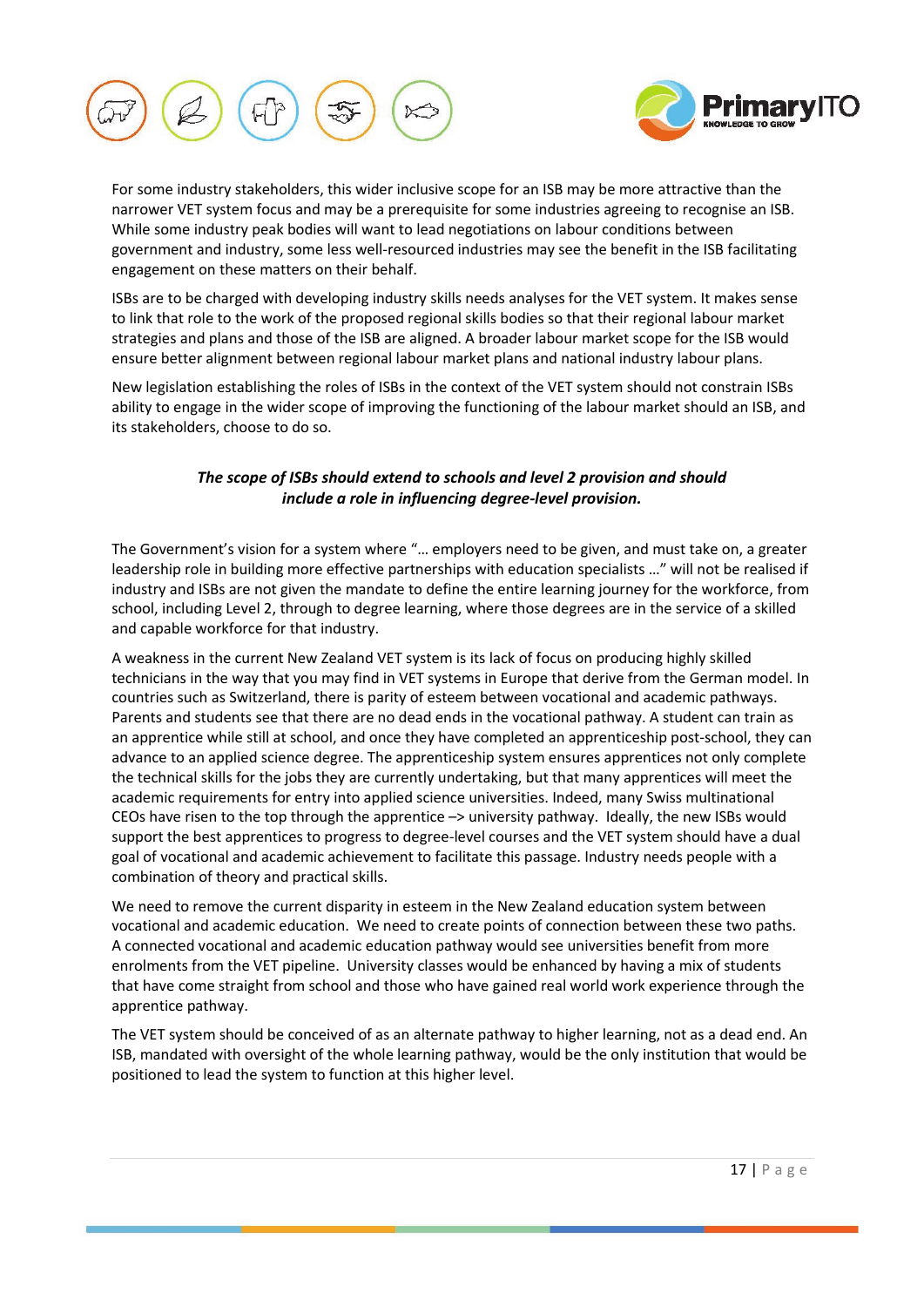



The Primary ITO is now probably the country's largest Trades Academy provider (735 Trades Academy places at just under 100 schools plus Gateway and SWItCH programmes). We see that arm of our work as an essential component in growing industry training post-school.

The Government's aspiration for RoVE will not be able to be realised if the scope of vision for the ISBs is restricted at both ends of the qualification ladder. Our industry partners are engaging right through the school, VET and university pathway. A responsive ISB would be working with industry at all those levels.

Within the primary industries, the ITO currently champions degree apprenticeships, professional degrees, and degree-level RPL. For this level of study, including at universities as well as ITPs, it is essential that the ISBs vision is permitted to have influence. While we are not asking for control of the university and school environments, we do see merit in a stronger connection with the wider education system.

## *ISBs should have a function and resource to connect the school and career changer pathways with industry employment and training opportunities*

Currently, there are clear shortcomings in the careers advice available to young people, in industry career promotion, in linking potential employees with good employers, and in delivering programmes to provide school leavers with the capability they need for work-readiness.

For the primary industries, the pathway from school into tertiary study or the workforce is not well marked. For example it has been only this year (2019) that Massey University has restored its Bachelor of Horticultural Science degree having previously absorbed horticulture under the Applied Science label.

Careers advice within schools has done little to promote the career opportunities within the primary sector or training pathways to support them.

Three-quarters of Primary ITO's trainees are aged over 25, the oldest average in the ITO Sector. Few school leavers are entering the sector. There is a disconnect in the school pipeline that, if left unaddressed, risks leading to a de-skilling of the primary sector.

We see the need for services that connect school students with industry employment, education and training pathways. ISBs should be funded by both industry and government to engage with schools, to promote their industry, facilitate employment with employers supportive of career development, and brokering training within industry.

## *Rules of engagement between ISBs and Regional Leadership Groups need to be formalised.*

## *Regional Leadership Groups under VET and Regional Skills Bodies, proposed by the Minister for Immigration, should be combined.*

The current RoVE proposal does not propose a linkage between ISBs and Regional Leadership Groups. ISBs are to perform nationally-focused, industry skills planning functions while regional leadership groups are to carry out regional labour market planning functions. Each of those functions should inform the other.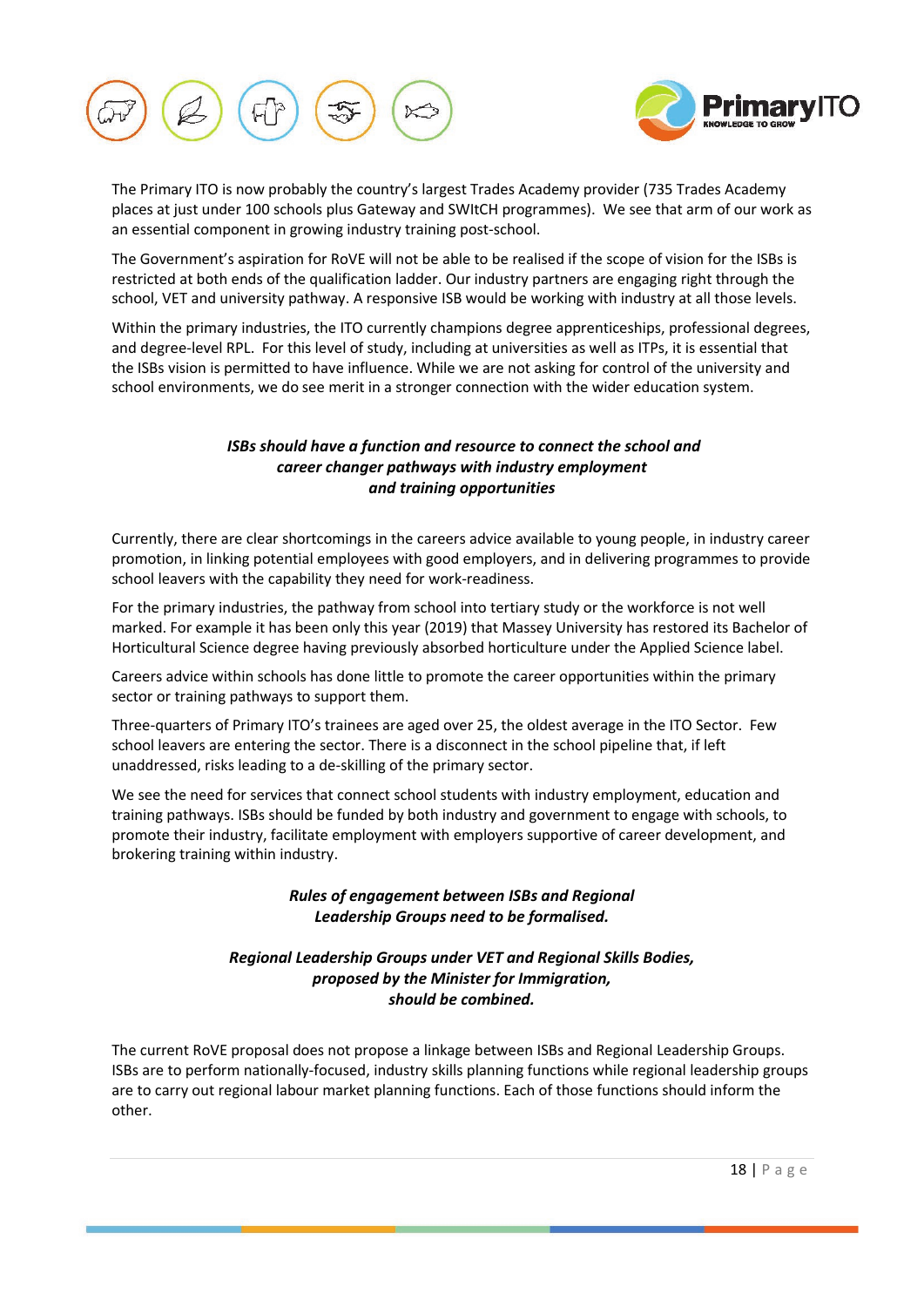



There is a need for clear guidance/rules of engagement for how Regional Leadership Groups and ISBs are to work together in practice, so that industry and regional sector groups clearly understand who they should be engaging with and how they are to work together.

There is a danger that the parallel workstreams in the VET reforms and in regional workforce planning will produce duplication and inefficiencies and reinforce fragmentation rather than collaboration. We see little need to have both a Regional Leadership Group to inform NZIST and the TEC and also a Regional Skills Body for wider regional labour market planning purposes. The Regional Skills Body proposal suggests university, polytechnic and wānanga membership. Central government would also be represented by the Ministry of Education. If they were to extend membership on the Regional Skills Bodies to TEC, then the TEC's need for regional input would be served, doing away with the need for a separate Regional Leadership Group to serve the VET system.

## *Recognition processes for ISBs will require flexibility to accommodate different industry processes to secure a mandate.*

While the Government may mandate skills leadership to ISBs through legislation, it is possible that, before an industry decides to 'recognise' an ISB, it may want to confirm its mandate from its constituency. For example, some primary producer groups currently seek mandate from farmers and growers to impose a commodity levy (which includes the ability to levy for education and training). It may be that some industries will seek to test the ISBs leadership mandate with their members in a similar manner or even as part of the levy vote process. We believe that the Government should allow flexibility to accommodate different industry recognition processes.

## *Governance arrangements will need to accommodate industries' desire to exert influence while providing for the voice of workers and Māori.*

Governance arrangements will be a key consideration in industries' decision to recognise an ISB. If industry is to have a sense of ownership of the ISB and to co-invest with government in the ISB, industry stakeholders will need confidence that they can exercise real influence, that their needs will be heard and acted on. If ISBs are merely to have an advisory role to government agencies without mechanisms to ensure government and its officials give effect to that advice, industry is unlikely to engage.

Industry stakeholders are likely to support recognition of a proposed ISB only on the condition there are effective governance arrangements in both the ISB and any industry-related CoVEs. Some primary industry stakeholders wish to take the opportunity of the transition to a new VET system to revisit the governance model for the new organisations, ISB and CoVEs, recognising that the existing Primary ITO governance arrangements may not be appropriate to simply transfer to a new ISB.

In addition, the consultation documents appear to be silent on worker/trainee and Māori representation at the governance level. Workers, trainees and Māori need to have a place alongside industry, in the governance of the ISB, given their importance in training and their economic significance.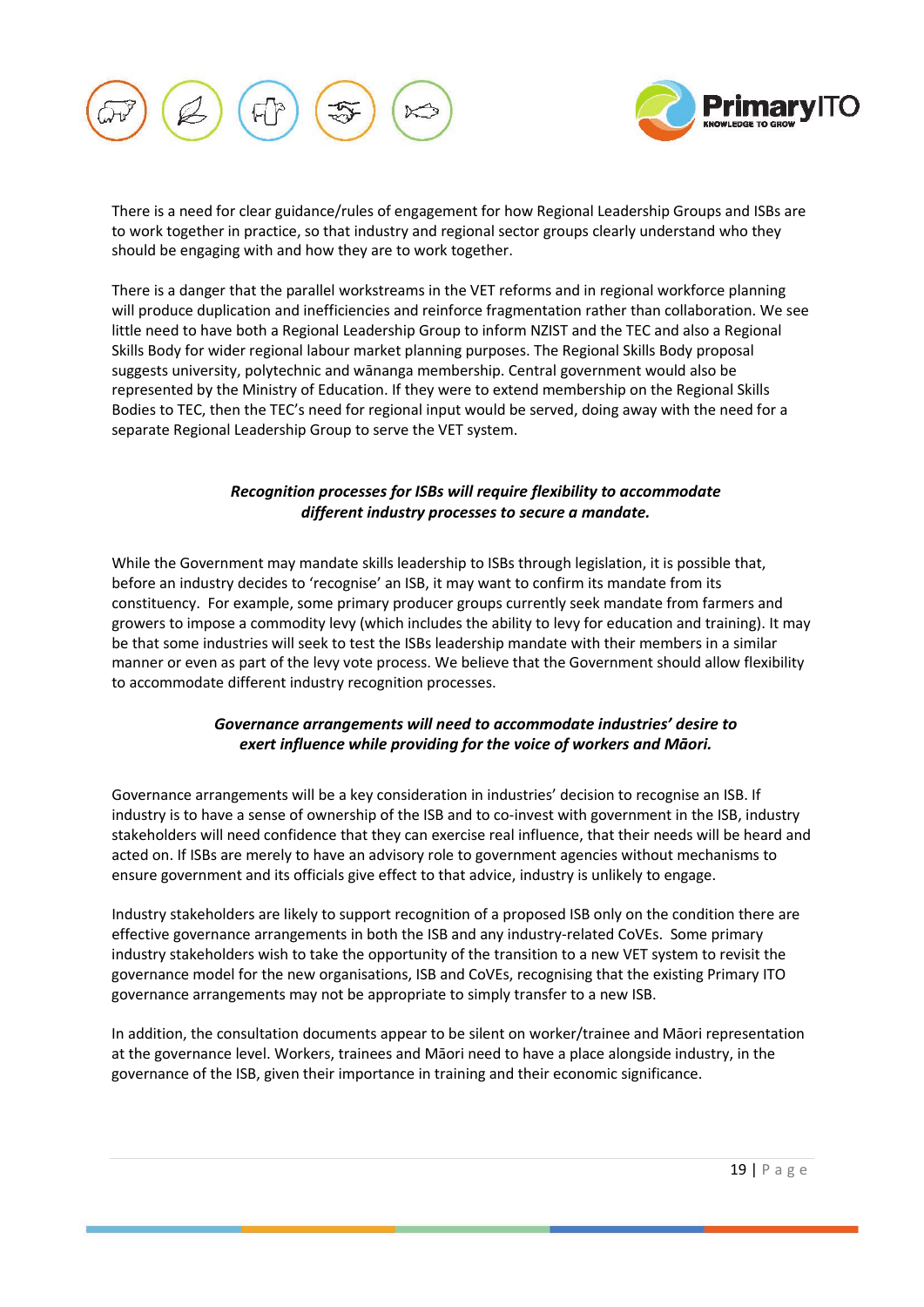



## **Primary Sector**

## *The Primary sector is strategically important to NZ Inc, has significant potential for further productivity growth - growth that will be unleashed by investment in skills.*

New Zealand's Primary sector continues to make a significant contribution to the New Zealand economy. The Ministry of Primary Industry (MPI) forecasts primary industry exports to reach \$44.3 billion in 2019 and the sector is in its fourth straight year of rising export revenue.

MPI also estimated, some 348,000 people were employed in the Primary sector's production, processing and services sectors in 2015. With unemployment rates currently at low levels and employment demand projected to increase, labour and skill constraints are being felt.

While some of the labour supply is being sourced through migrant workers, development of a more highly skilled and productive domestic labour force supported by capital investment in new technologies will underpin continued growth in value-added earnings for New Zealand Inc.

Our farmers and growers are no longer able to count on converting more land for more production or capital gains on land to get by, the sustainability of the primary sector will come from productivity growth and managing natural resources within environmental and regulatory constraints.

The Hon Damien O'Connor has signalled that:

"The Government is committed to productivity growth for a future-proofed primary sector and that means we want to get more from what we do now, not just do more."

To achieve that goal of productivity growth, a significant increase in investment in upskilling the primary industry labour force is necessary. \$7 of economic benefit for all New Zealand is generated for every \$1 invested in skills within the primary sector.

As an example of what's at stake, modelling for the on-farm dairy industry estimates the financial benefit of a Business Manager completing a

- Degree \$495 per hectare per annum; and
- Diploma \$410 per hectare per annum;

Increasing completions of Diplomas in the dairy industry to 1000 per year could deliver a gain of between \$500m to \$1B per year. It would be multiples of this when extrapolated to other primary industry stakeholders.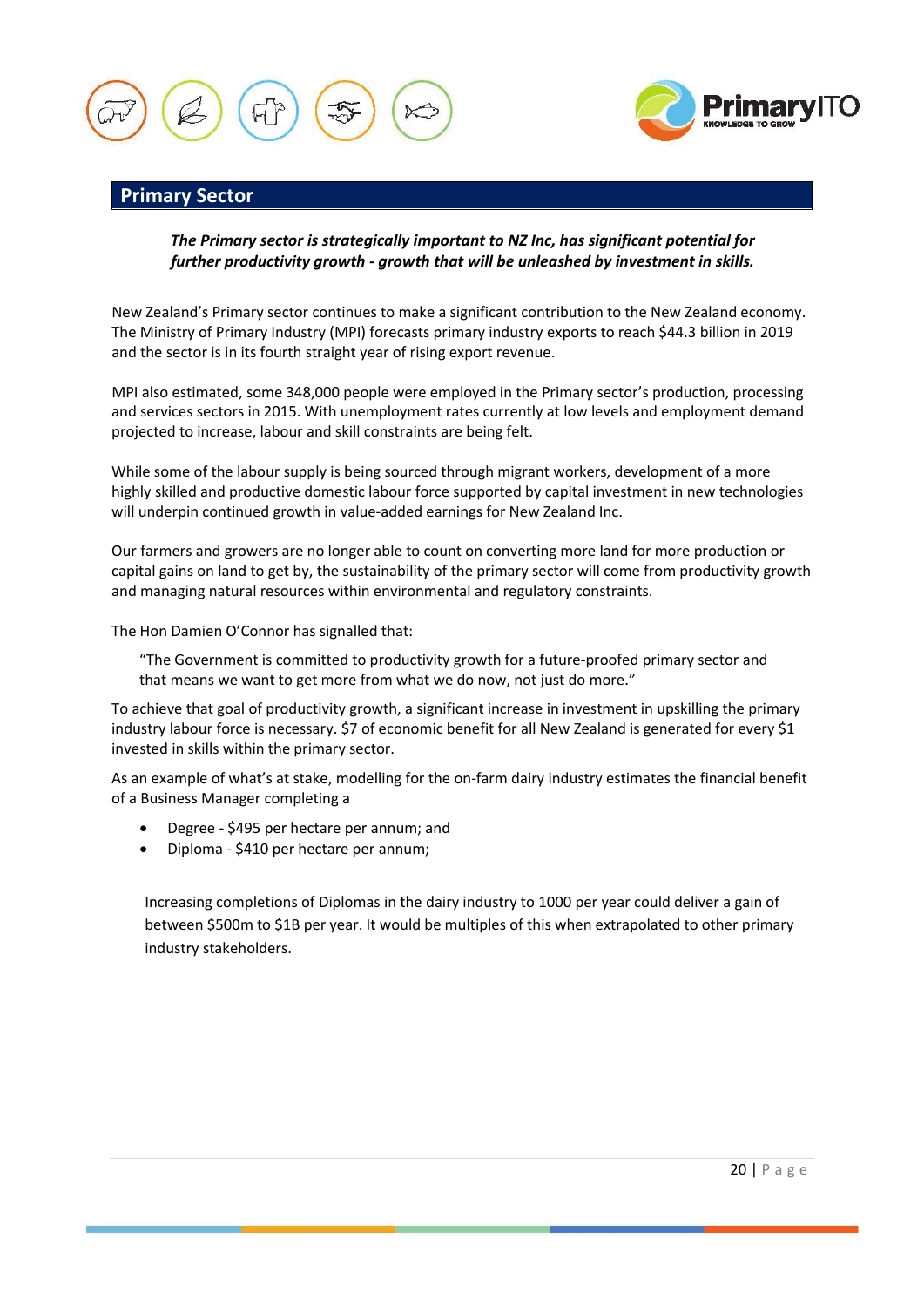





The benefits of investing in skills are not purely financial. Increasing the skill base of the primary sector workforce also better equips the industry to address risks that threaten farmers' and growers' ability to continue to operate. Whether it be defending biological threats or securing a "license to operate" in the face of greater consumer and the general public's expectations of how the industry manages animal welfare, environmental impacts, food safety, and work environments, farmers and growers will come under increasing pressure to improve performance.

## *The primary sector has characteristics that contribute to higher costs of training delivery and that lead to some people in the industry being excluded from formal training.*

The primary sector faces challenges that do not apply in urban-centred industries. These challenges have not been addressed by education policy settings.

Training for and within the primary sector is inherently expensive. Primary sector businesses are geographically dispersed and mostly located in sparsely populated rural or provincial areas. The primary industries also include a large number of small firms. Consequently, industry training organisations (ITOs) and providers must engage with a significantly greater number of businesses. They travel much greater distances to engage with employers and trainees. This involves considerable capital and operating costs.

Compared with urban centres, rural and provincial areas are poorly served by infrastructure such as broadband, and support services. Without adequate broadband coverage, there is less opportunity to reduce the costs of training through e-learning or blended learning, or to look for improvements in quality through learning analytics.

The primary sector is heavily influenced by nature's seasons. The timing of training delivery must often accommodate seasonal business cycles that often do not align well with the academic calendar of Institutes of Technology and Polytechnics (ITPs). In programmes related to the primary industries, classes are typically small, with little ability to achieve economies of scale.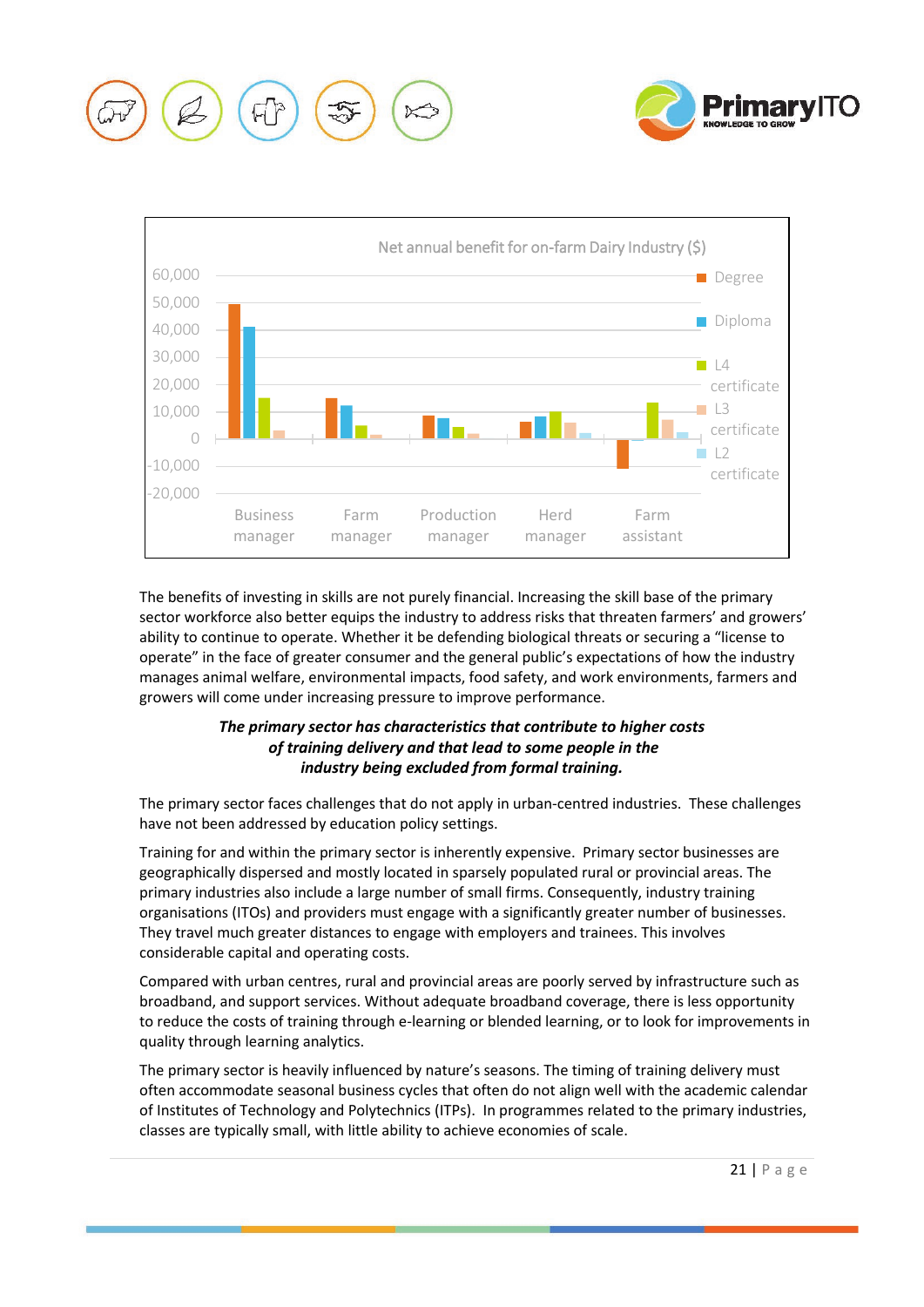



The primary sector is going through immense change. Growth will no longer come from doing things the same way we have done in the past. Environmental constraints, challenging climatic conditions, biosecurity threats, changing consumer expectations, and market volatility all pose new skills challenges for primary industry employers, managers and workers. Primary industry owneroperators and employers are as much in need of upskilling as are employees.

The criteria for access to training and the level of funding for that training both need to recognise the nature of the primary industries, the emerging challenges and risks and the higher costs of VET delivery for the primary sector.

## *The new approach to funding VET needs to be designed so as to recognise the complementary roles of on-job and off-job training and learning. Funding levels need to be sufficient to deliver quality vocational education in the primary sector, where costs are high.*

The current funding policy settings for VET promotes a separation of the provider-based pathway from the industry training pathway. Provider-based training and industry training receive their funding through different funds and the funding is calculated using different metrics. At the same time, ITO-led programmes usually have an off-job component, sometimes provided under contract by an ITP. The separation of the funds and the role of ITOs as a purchaser of ITP services has had the effect of creating competitive, tense and sometimes hostile relationships between the two parts of the system.

We welcome the implication in the RoVE document that the two paths to VET are equally valid. We welcome the recognition that all vocational education involves on-job and off-job training and learning. The balance between the two will vary – depending on the industry, whether the course is formal or non-formal, the level of the programme, the objectives of the programme and the learning needs of the student.

We welcome the intention to create a new funding system for VET. The design of that funding system needs to recognise the costs of both the on-job and the off-job components for the primary sector and, in particular, the need for adequate levels of employer-facing brokering and learning support services for on-job learners and for their employer-assessors.

The level of funding needs to be adequate for the true cost of delivering vocational education and training to a quality necessary for New Zealand industries to remain competitive globally.

Providers catering to the primary industry will have higher costs than many other industries and should have funding adequate to recognise those costs. A primary industry ISB will also have higher costs associated with performing its functions in collaboration with a geographically-dispersed and remote employer base.

We welcome the acknowledgement of higher costs for some groups within the consultation documents. The primary industries have a high concentration of people needing literacy and numeracy support, businesses that are geographically dispersed and remote, difficulties in achieving scale to run off-job classes in a cost-effective way and inadequate broadband and mobile data coverage to support blended learning options.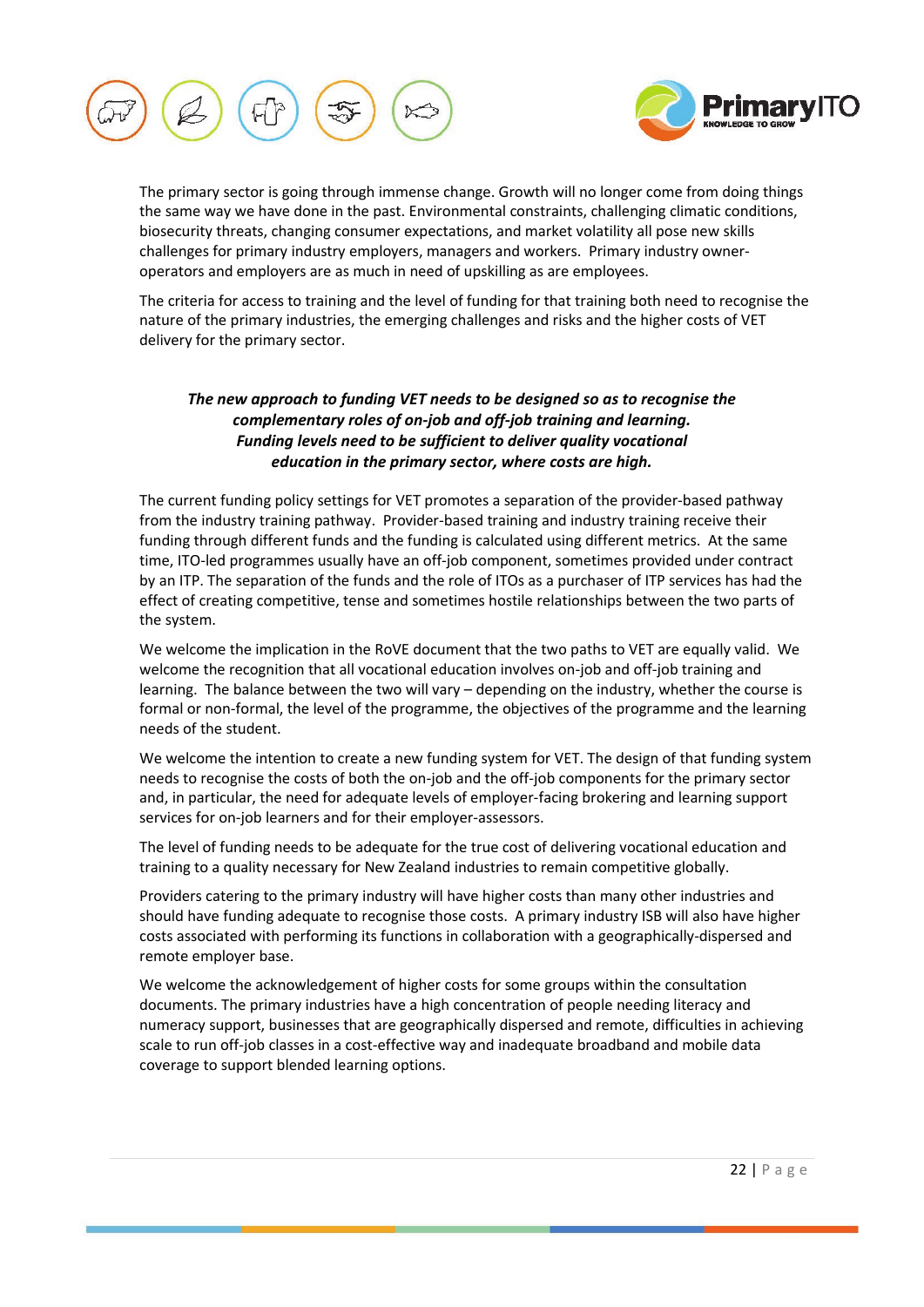



## *The nature of the primary industries means that the workforce also faces considerable personal pressures*

The social isolation and exposure to other stressors such as adverse weather events, biosecurity incursions, long term droughts, and volatile economic cycles compound the stresses. As an example, the recent wild-fires in Nelson coincided with drought conditions and followed the M-Bovis biosecurity incursion. These factors place considerable levels of stress on the primary sector workforce, above that felt in most other industries. This requires greater levels of support for workforce wellbeing. Funding needs to support trainees to become resilient, and to be at a level that enables providers to rural communities to offer significantly high levels of pastoral care.

## *E-learning and blended learning platforms will be of little benefit to VET in the primary industries if rural broadband infrastructure remains inadequate.*

While bringing the Open Polytechnic's e-learning infrastructure into NZIST may provide greater access to learning for many, it may also provide an opportunity for providers to reduce costs. However, if broadband and mobile coverage for rural communities is not addressed, the gap between our rural- and urban-based trainees will get larger and providers and ISBs servicing the primary industry will have higher operating costs compared to other industries.

## *Some primary industries already invest, or have the potential to invest, significant resource into the learning eco-system through the existing Commodity Levies regime.*

The primary industries are perhaps unique among New Zealand's industries in that they levy themselves to invest significant resources in upskilling farmers/growers and their workforce. A number of industries collect a levy from farmers/growers that can be directed to education, training (formal learning) and extension (informal and non-formal learning). Some, like the dairy industry, invest directly with the Primary ITO, partnering with government to co-fund formal training within the industry, alongside the non-formal and informal learning services the industry provides.

A number of industries, however, do not levy, or have chosen to invest little to none of the levy in the formal training sector as the training system is not responsive to their needs. For example, there is a high proportion of owner-operators among sheep and beef farmers; they are not permitted to access industry training through the current ITO system so there is little incentive for that industry to coinvest in formal training.

With the Commodity Levies regime, the primary sector is better placed than most sectors to coinvest with government to address the skills agenda but is likely to do so only if the VET system is responsive to industries' needs.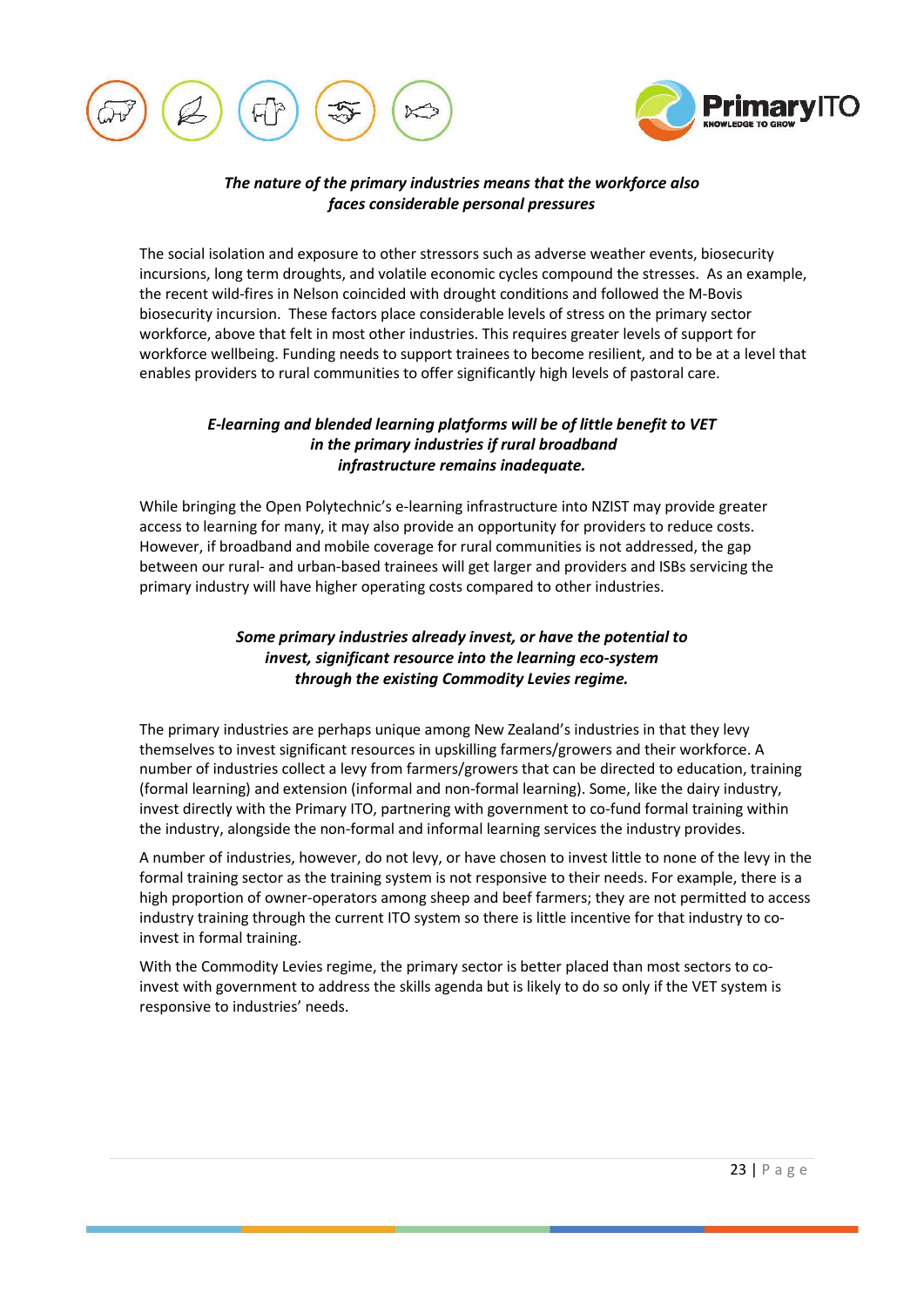



## *Employers hosting trainees should not bear the cost of training on their own. All employers should be contributing.*

In relation to the suggested employer contribution, employers hosting trainees should not bear the cost of training on their own. On the farm, staff seldom stay long enough for employers hosting training to reap a return on their training investment. This is one reason why employer support for apprenticeships is so low in the primary industry. It is often the next employer, who has not supported the trainee, who benefits, as does the industry as a whole. The employers hosting training are doing the heavy lifting for employers not hosting training but who may be 'poaching' staff once trained.

If employer contributions are to occur, all employers should be contributing and those that are hosting training should be recognised/incentivised by way of a rebate/discounted rate of employer contribution. The tax system would seem to be the most efficient way to administer this.

If employer contributions were to single out employers hosting trainees on their own, then it is likely that they would be discouraged from participating in the VET system.

The proposal to include all employers would put New Zealand in a similar position to the UK; there a number of employers have indicated that they are happy to contribute via the Apprenticeship Levy to other employers hosting training, as those employers were either better at it and/or their business health was in a better shape to be able to do training, and they would be able to hire those staff once training is completed.

Employer contribution is also problematic for trainees in pre-employment situations. In this situation, there is no hosting employer, and it is uncertain which employers will be hiring the trainee once he or she is ready to join the workforce. For this reason, also, it would seem desirable that all employers contribute, not just those employers hosting trainees.

# **Recognition**

We believe that the unified VET system, including its funding, must value and recognise:

- The complementarity of provider-based and work-based training pathways since currently not just funding rules, but rules of 'ownership' of trainees and students stymie co-operation between ITOs and providers.
- The range of training that is capable of making a difference particularly in the primary sector, including small, just in time credentialled learning. This must be contextualised within the workplace in order to deliver full value.
- The role that upskilling and re-skilling of existing workers, including the self employed plays. We know that 80% of the of the future workforce is in the workforce. We know that 54% of the current global workforce will need to adapt to technology change by 2022, suggesting a huge investment needed for those who are in jobs today.
- At this point the RoVE proposals appear primarily focused on the pre-employment student body and this is, we submit not even 50% of the potential market.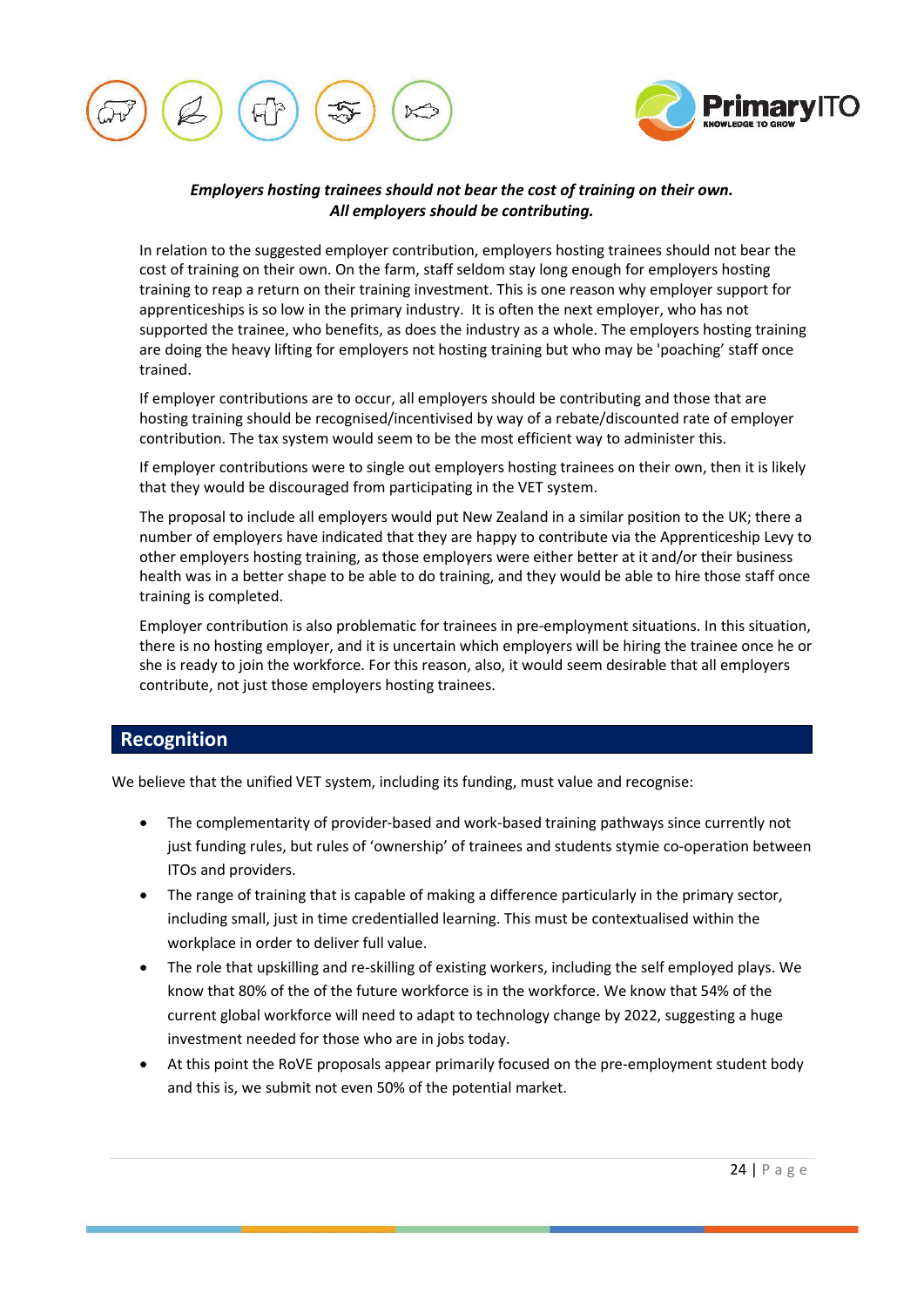



The implications of the proposed brokering role for the ISB are major and two-fold:

- a) Having the ISB responsible for brokering underscores the role of the employer in workplace training. The RoVE documents underplay the part of employers in industry training yet in many sectors, particularly the processing sector they are the primary deliverers of training.
- b) There is a risk in the proposals that the unique skillsets of training advisers, learning and development consultants and sector specialists in Primary ITO will be seen as disposable either in the short-term (owing to job uncertainty) or in the longer-term (owing to a belief in the ready transferability of these people into a polytechnic setting). These staff provide industry/employers support first and foremost as trained advisers and brokers for the many training pathways that exist.

We believe the new system needs to recognise and protect the ITOs considerable investment in qualifications, programmes of industry training, skill standards and assessments including:

- The industry and education expertise of the ITO as vital qualities not to be put at risk as the transition to ISB takes place.
- Primary ITO setting and maintaining the qualifications, programmes of industry training, skill standards and assessments to ensure they meet the demands of industry that are identified through the processes for monitoring industry needs.
- The ITO's investment of \$9.5 million over the past three years in standard setting and quality functions including review of the 104 qualifications that it is responsible for.
- Micro-credentials: Employers have been calling for shorter, tailored credentials to be available alongside full qualifications to enable more targeted and accessible training for their employees, whilst being responsive to changing market needs.

The Primary sector has identified some of the following emerging needs:

- o Changing production methods in farming, growing and food processing;
- o Technology shifts across our industries including the introduction of drone technology into agriculture, robotics for apple-picking and milking; AI in processing plants
- $\circ$  The transient nature of the workforce and the associated difficulty of having people engaged in longer programmes of industry training
- o The need to upskill experienced managers in areas such as finance, budgeting and human resource management;
- o To respond to changing requirements for environmental sustainability; and
- o The need for a greater focus on biosecurity.

Primary ITO has worked closely with government on the policy and operational requirements of microcredentials and was one of the first organisations to register micro-credentials. To date the ITO has 11 micro-credentials approved by NZQA in horticulture, wool harvesting and biosecurity. Further microcredential development for Agrichemicals, Hazardous Substances Management and Animal Welfare are pending.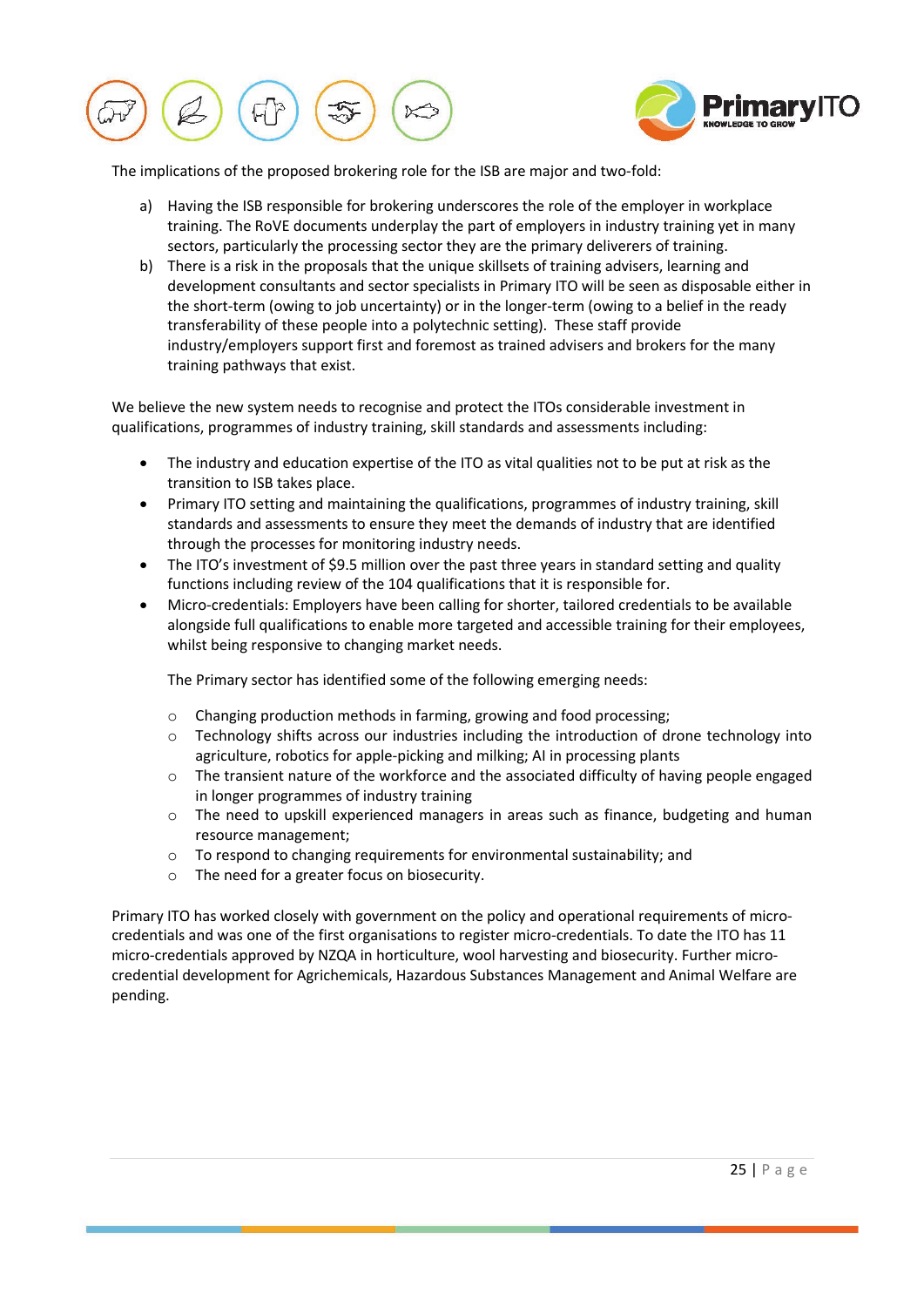



## **The views of our industry**

Primary ITO has sought the views of around 200 employers and industry bodies in the sector in order to be able to feed through to the Ministry the priorities of our industry partners.

- The last major merger that created the Primary ITO was in 2014. Industry leaders believe it took until 2018 for the new ITO to be fully accepted and competent to arrange training that meets industry needs. Industry cannot afford to lose more time as a result of either uncertainty, confusion or the loss of corporate knowledge.
- Employers need and want to be able to continue to deliver on-job training, with help from advisers who comprehend their industries.
- The ITO staff are trusted and industry-experienced as well as educationally adept. Their skill sets should be retained. The direct and indirect costs of losing the current relationships and experience that the ITO has built would be insupportable.
- The ISB will need to retain the brokerage role in order for on the ground experience of employers to provide a continuous feedback loop into the design of qualifications and programmes.
- Whatever transition has to happen must not be at the expense of a skilled workforce, their responsiveness, and trusted relationships with industry.
- There is a strong fear that Government officials do not fully understand what workplace learning is, and the validity of working life as a site for learning. One example is "Standard Operating Procedures" (SOP's) which tend to be dismissed as an employee induction formality and not a learning experience. In reality SOPs ARE what work is. The mapping of them against skill standards and qualifications is a powerful learning and credentialing tool. The same goes for "compliance" requirements which in the case of health and safety have been outlawed as eligible for TEC funding for many years. With the new compliance ecosystem that increasingly determines business quality and success in the primary sector (food safety, biosecurity, provenance, traceability, animal welfare, water quality etc) learnings and credentials in these areas are critical business and employee development requirements. Only the ITO (or an ISB with on the ground powers) has the perspective and experience to respond to industry need with appropriate qualifications and learning opportunities.

As well as the consultation sessions, Primary ITO recently commissioned an independent research company, IPSOS, to carry out a major survey of 4,000 employers who have had recent experience of working with the ITO.

The headline results from the first tranche of 374 employers noted below, illustrate not only what is valued most about the ITO currently, but also those activities and characteristics that are not likely to be a feature of a national ITP provider, at least in the short to medium term.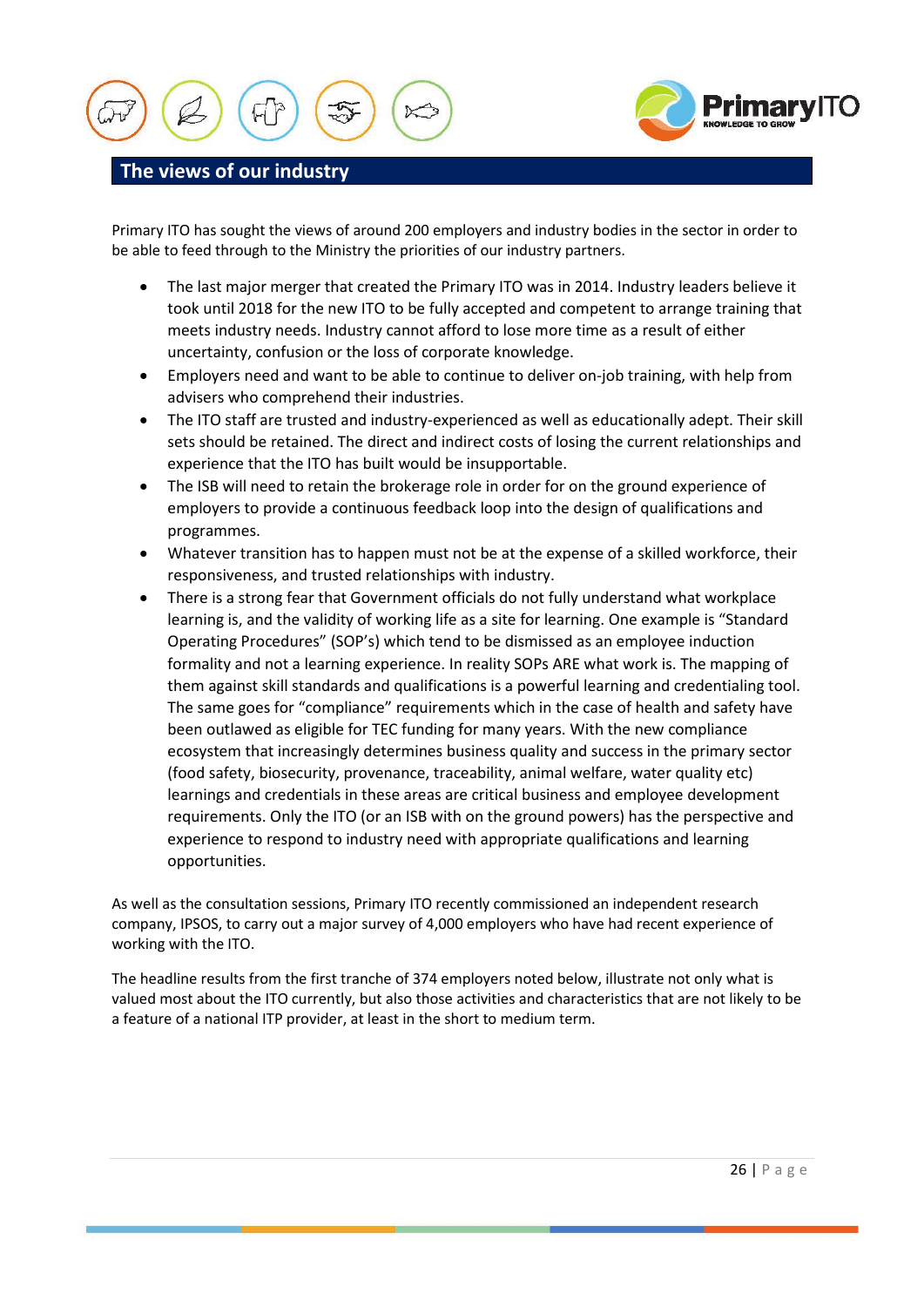



Of the key reasons for employers being satisfied or very satisfied, the highest rated were:

- ITO staff (78%), in particular their professionalism and understanding of the employer's/industry's needs
- Training resources and materials (74%) noting their clarity, precision and relevance
- ITO seen as a trusted partner (72%)

Of importance in the current reform environment, while 69% of employers were satisfied or very satisfied with the training available, many sought more specificity in training in future (e.g. for the pork and poultry industries) and a heavier inclusion of compliance topics. With regard to the latter, the prevailing policy of the central agencies re compliance training (i.e. that it is an area which employers should be expected to fund and carry out unsubsidised), must be questioned for the primary industries in today's environment of increasing compliance and regulatory observance.

It was also significant that while 67% of respondents were satisfied or very satisfied about the timing and locations of ITO-arranged training, those less satisfied emphasized the inevitable challenges of the primary sector – geography, seasonality, time away from job (especially including travel). Respondents acknowledged the good work of the ITO ("They have recently changed the block courses and these are now run locally, which makes it more affordable for us, and changed the time") but the importance of this factor for them raises questions about the potential of the national provider in future to provide satisfaction.

Horticulture employers were the most satisfied subsector (70%) with Dairy next most satisfied (63%).

An additional indication of the value Primary ITO provides to employers and their business is found when IPSOS broke down satisfaction scores according to who pays for the training. Those employers who pay for industry training were the most satisfied (67%) with those where they and the employee both pay came next (61%) while those where the employee pays had the lowest satisfaction score (57%).

Enhanced and more frequent contact with the ITO was the factor most cited by employers with concerns: while 34% said they had contact at least monthly, a further 49% said they had contact only twice or three times per year. This finding underlines the need for a more realistic funding regime for the sector, as well as reinforcing the concerns primary sector employers have across the board about the possibility of a transfer of the arranging function to the national ITP.

**Seafood employer** "*Primary ITO has listened to industry in shaping the new qualifications."*

**Arborist employer** "*I feel the ITO is good at being adaptable to help make things work for business/employees in the outer regions. I feel this is a key point of difference and is vital this kind of approach is retained and worked with more within the ITO."*

**Sheep and Beef farmer** "*Courses great and fit in well to season tasks. Great follow up from advisors."*

**Dairy Farmer** *"Provide relevant training locally, easy accessibility to staff, reducing the need to cover for them in their absence."*

**Dairy Farmer** *"Staff have a good understanding of industry needs."*

**Sheep and Beef farmer** *"Great people who know the industry."*